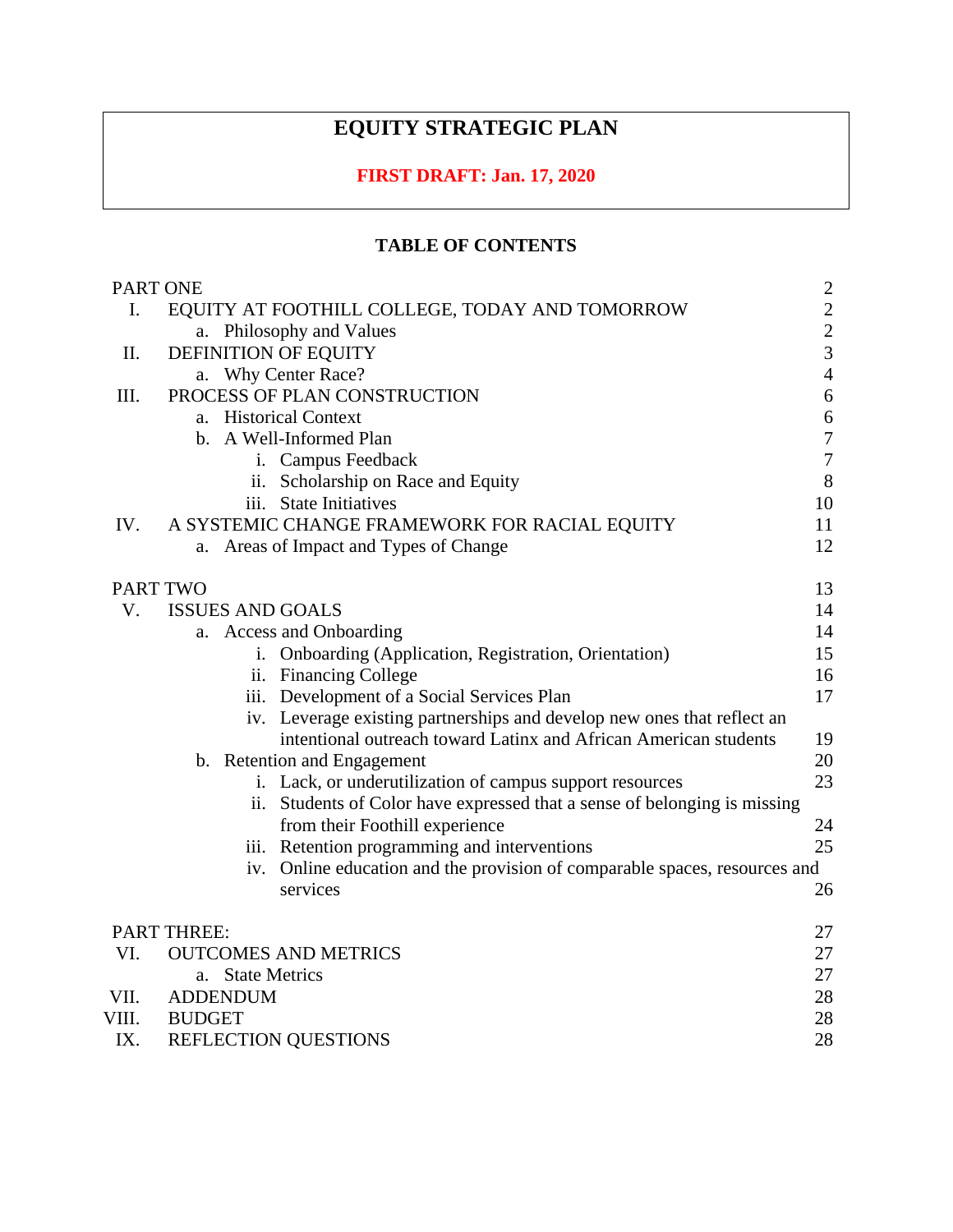# **PART ONE**

### **EQUITY AT FOOTHILL COLLEGE, TODAY AND TOMORROW**

Foothill College has a history of providing transformative educational experiences that meet the goals for its students and produces outcomes that have served to lessen disparities among our most vulnerable populations. Individuals and areas of our campus have long sought to achieve student equity, whether on their own or in response to state-mandated equity plan requirements. While these plans helped to fund equity activities on our campus and set goals to help move the work forward, those efforts have been relatively siloed, often intermittent, and sometimes were not interconnected with all areas of the campus to produce systemic impact on equity disparities. This college Strategic Equity Plan is an effort to provide a sustainable, and systemic approach to achieving equity through eliminating demographically-predictable disparities at Foothill College.

# **Philosophy and Values**

In conversations with the campus, several things surfaced in regard to what the Foothill community valued about equity. The campus prided itself on being proactive versus reactive when addressing challenges. They appreciated spaces on campus that embodied team, family, and community spirit. They also recognized that students are continuously improving and developing. Perhaps most importantly, the campus expressed the value in acknowledging individuals as whole people and seeing their potential.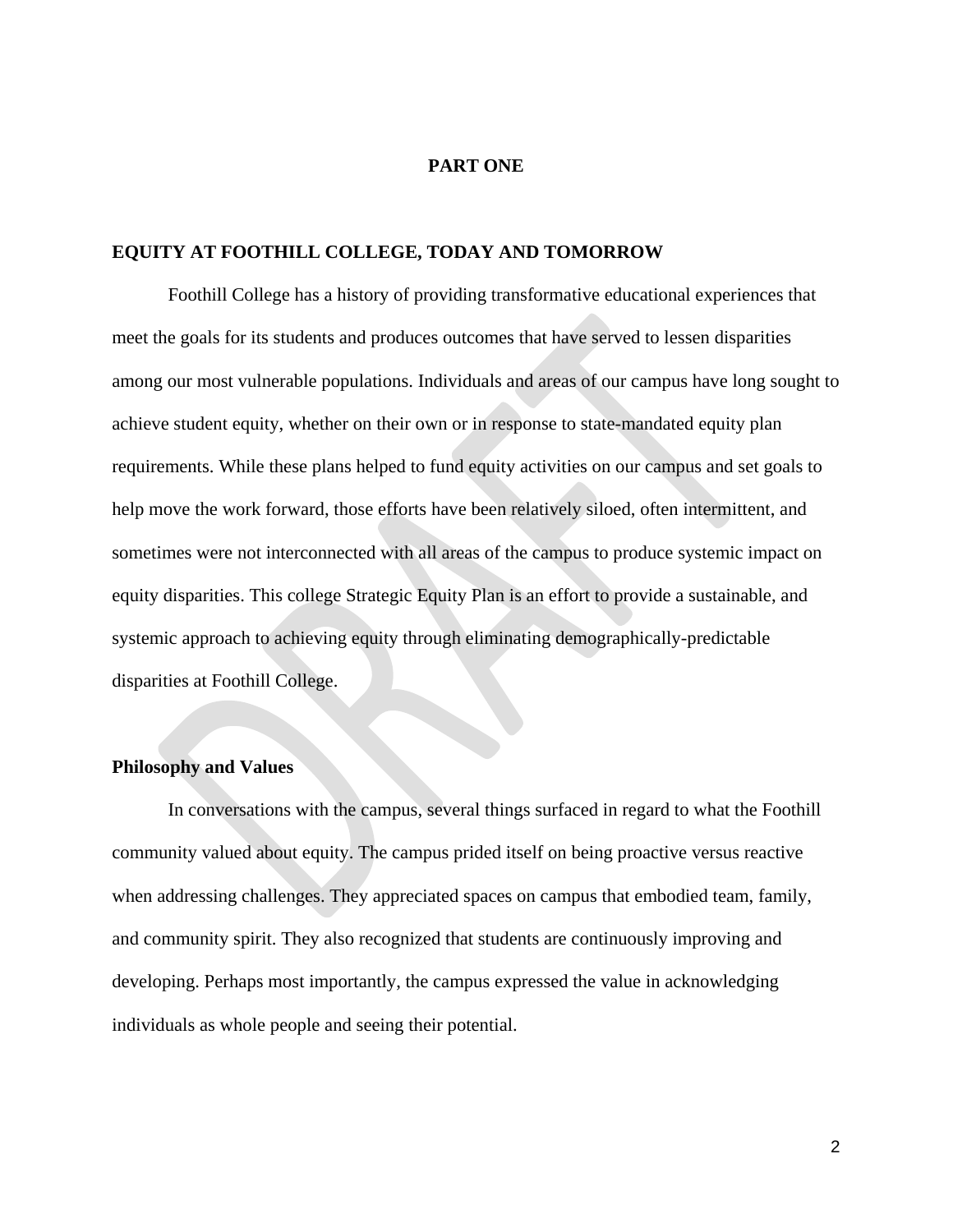While we are strong in the statement of our values, they are not lived because we are still an institution existing within a social structure that is oppressive. The system of education itself has a long history of upholding an oppressive premise about who gets access to quality education, and what that looks like. But people have always found ways to persist in challenging and changing the oppressive structure of education because we still believe in the value of education.

What's different about the California Community College (CCC) system is that a vision was laid out to provide high quality, post-secondary education to all who want it, regardless of personal circumstances. As employees of this system, we are in a unique and exciting position in that we get to live out such a revolutionary concept! Having the thought to develop a world class, open access, educational system was revolutionary, but having the thought isn't enough. Truly living out the intent of the CCC's original mission requires constant disruption of systemic oppression. Equity is the responsibility of the entire Foothill campus, a commitment to our students and colleagues.

# **DEFINITION OF EQUITY**

As mentioned in the previous section, one striking observation was that Foothill community members don't yet share a definition of equity. This makes it challenging to 1) discern which groups of students are benefitting from our "equity work"; 2) help each member of the Foothill community conceptualize how they contribute to equity efforts, and; 3) demonstrate whether our myriad equity interventions are having local impact within a program and/or systemic impact across many areas of the college. The process to develop such a definition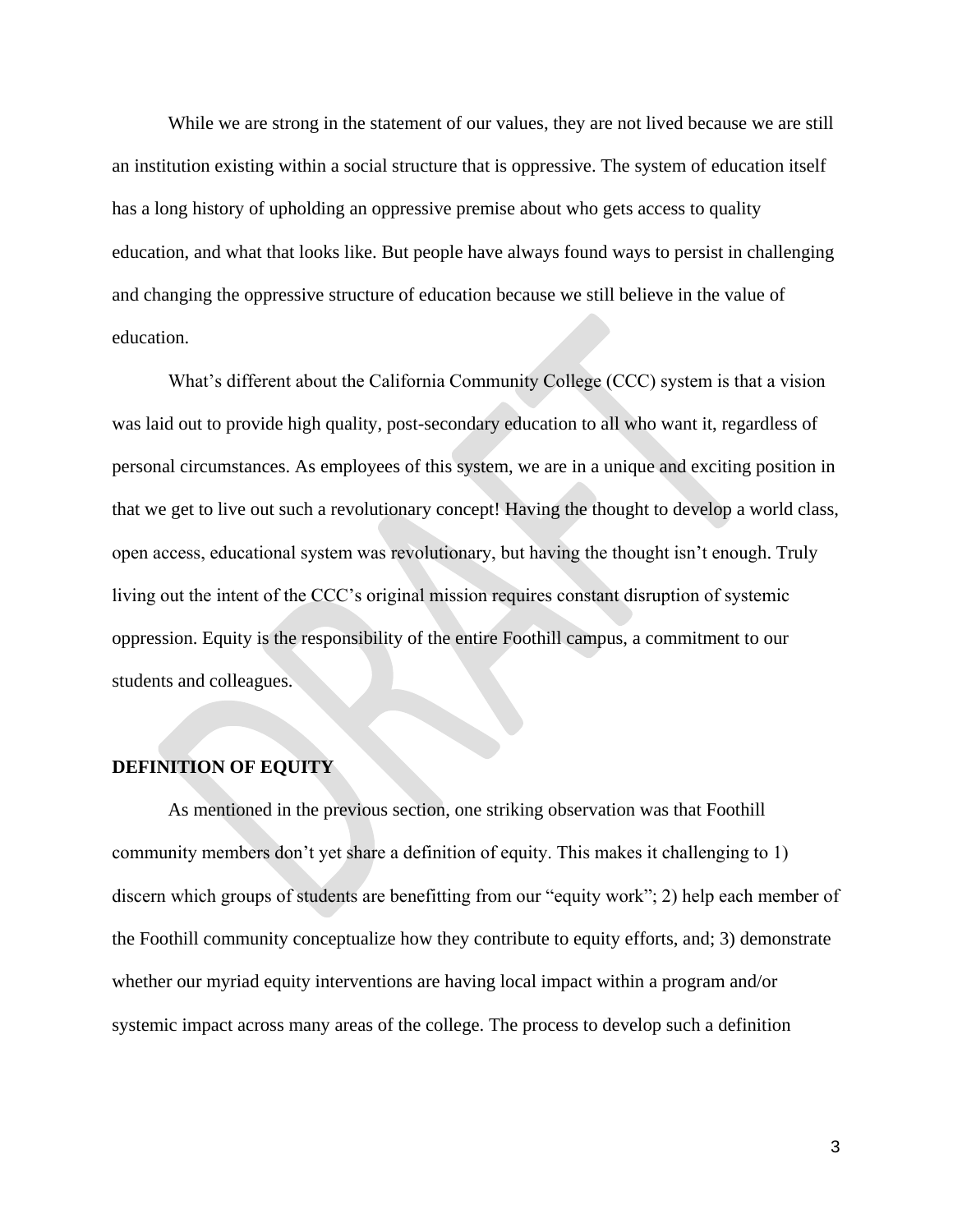brought together college feedback, a common industry understanding of equity described in educational code, and scholarship on race and equity.

Student feedback highlighted the need for better academic resources and social support, the college talked about the need to institutionalize entities to help manage implementation and follow up, and how to better connect the work across departments and offices. These are asks for systemic change. Changing systems locally means acknowledging the larger educational systems and structures that influence our college. Historical systems that are oppressive by design and that have long called for change. The campus talked about community, and spaces that embody team, family, and community spirit. Scholarship states that students of color in particular benefit from creating community and sense of belonging in college.

#### **Why Center Race?**

At Foothill when we talk about equity, we are intentional in our choice to center race. We recognize that since its inception, the system of education in the United States was never intended to serve all demographic groups and that many continue to be marginalized, including but not limited to persons of color, women, LGBTQ, Veterans, disabled persons, and the economically disadvantaged. And, like most other institutions, despite our ongoing efforts over the years Foothill continues to have demographically predictable disparities in student success. Our students experience equity gaps across the entirety of their journey with us, from access to completion.

We are mindful, though, that when we disaggregate our educational outcomes data by demographic group, we see racial disparity within all groups. For example, our data demonstrates that low income students are less likely to meet their educational goals. When we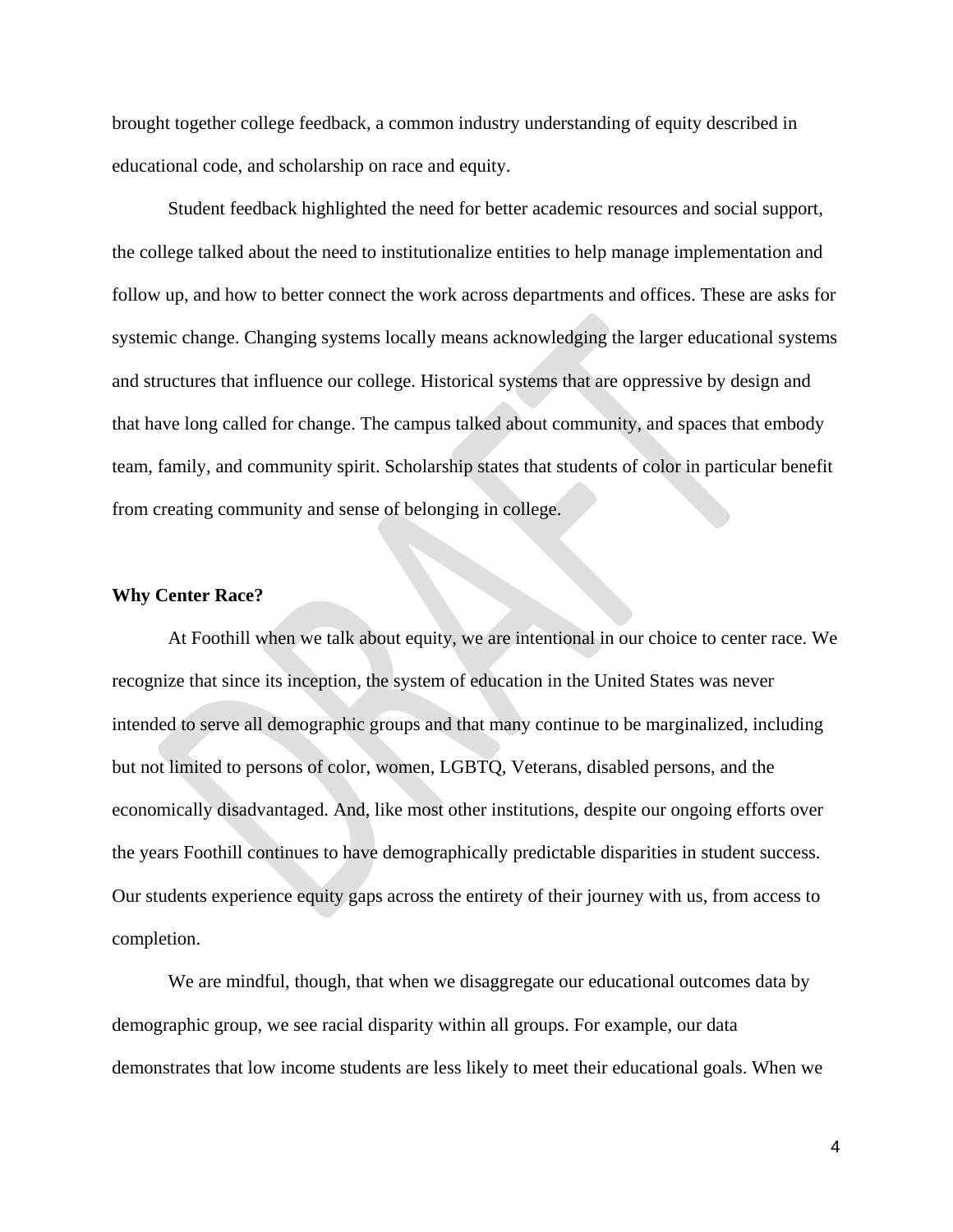disaggregate that data by race (figure 1), we see low-income students of color consistently have lower success than low-income non-students of color. We do not suggest to ignore disparities for women, disabled students, etc. but that as we attend to disparities for those groups we also intentionally address students of color within those groups. We must maintain focus on race even as we act to mitigate other group disparities.

Figure 1



We realize the topic of race is difficult and uncomfortable to discuss. However, if we are to dismantle systemic barriers at Foothill College, we must talk about race. By consistently centering race in our plan, even as we seek to eliminate inequity for all groups, we are holding ourselves unwaveringly accountable to our most historically underserved of groups. This college Strategic Equity Plan is one step along the path of that purpose and vision for the Foothill College community. Thus, the following definition of equity is proposed:

*The work of equity at Foothill College is dismantling historic oppressive structures that are the basis of our educational systems and have led to disproportionate outcomes for students,*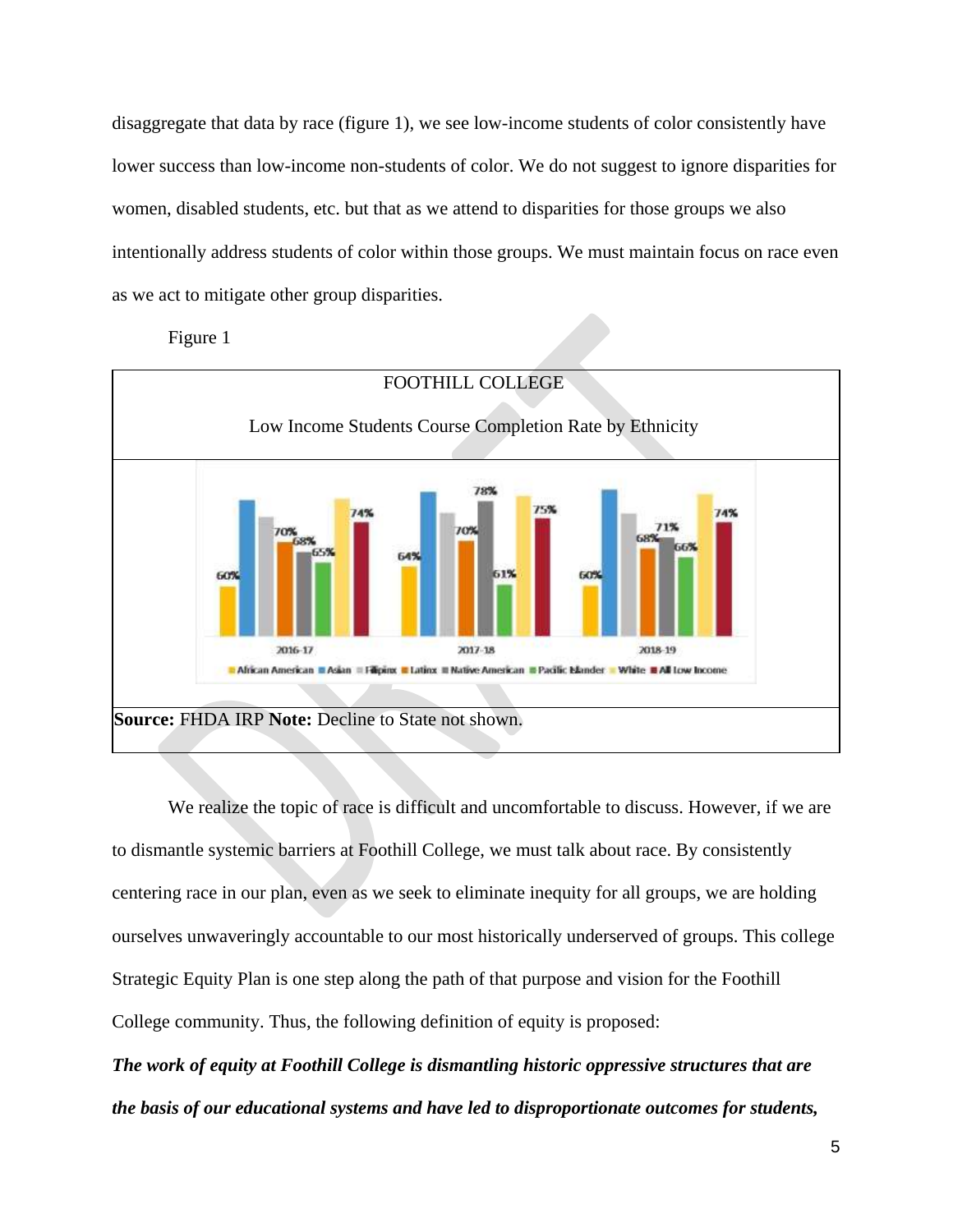*particularly along racial lines. Our goal is to create a college where success is not predictable by race.*

#### **PROCESS OF PLAN CONSTRUCTION**

#### **Historical Context**

The work of equity and diversity is not new to the Foothill community. [Highlight previous work here]

The development of this Strategic Equity Plan began as an evaluation of equity efforts named in the 2015-16 plan. Those activities were to be evaluated annually, with the desired goals to be achieved by the 2019-2020 academic year. The Education and Equity governance council (E&E) was charged with evaluating the 2015-16. Due to its large and operational undertaking, E&E tasked the Office of Equity to complete the evaluation and share its findings with the Council.

Through this process, some general observations surfaced. The college lacked an entity overseeing the implementation and annual evaluation, and did not have a strategy to institutionalize this process. Furthermore, years of conversations in venues such as shared governance committees, program review, and professional development activities demonstrated a need for a shared vision of equity, anchored by a common definition. While the metrics in the state mandated plan meant to indicate progress, they ultimately weren't sufficient in addressing the cultural and systemic change the College was really asking for.

Consequently, this plan is meant to be different. Where previous state plans led with a particular set of metrics, this plan has set goals that organically rose from the issues surfaced by the campus community. This plan is not compliance, we are not being reactionary, no one is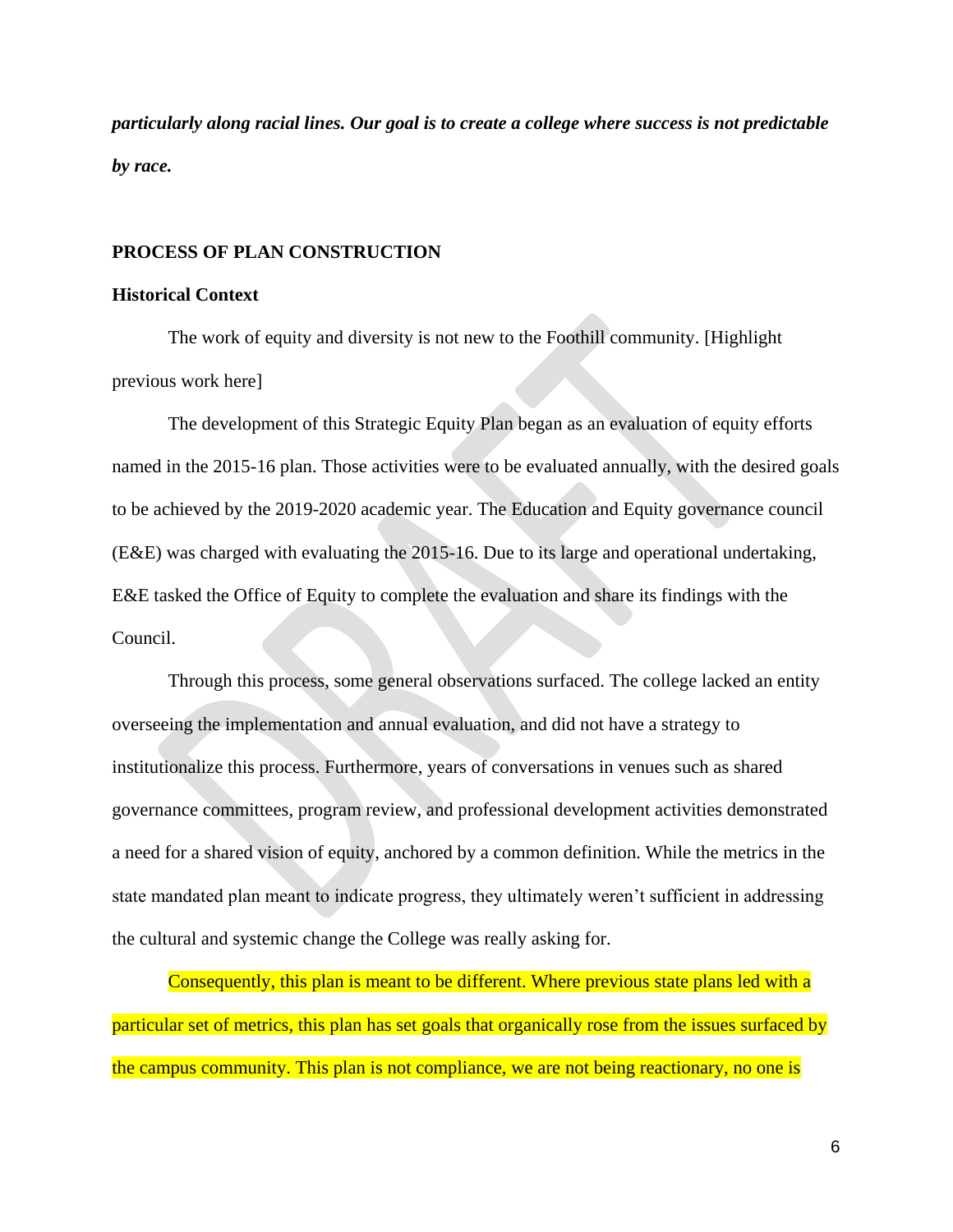waiting for this plan. We are on our own timeline and will take the time necessary to engage students, staff, and faculty; meeting folks where they are and working toward the point when the campus community sees themselves and takes ownership of the plan. This is meant to be a living document.

# **A Well-Informed Plan**

#### **Campus Feedback**

The foundation of a Strategic Equity Plan started with the campus community. The vision, structure, and goals came organically through inquiry and discussion with the college. The first step was to evaluate previous plans to identify challenges and successes; highlighting areas where good work could continue and assessing other areas that could use more support and resources. Many things were technically implemented but people did not feel the culture change. How people feel about equity work and their efforts matters. Changes occurred in pockets but the changes were not systemic. As we move forward from evaluation, this Strategic Equity Plan is also an effort to close the loop and acknowledge where we fell short as a campus in reaching previous goals or addressing concerns, and how that may have affected the morale of our community. There is a strong intentionality to repair and build trust across campus.

In crafting an updated plan, the Office of Equity intentionally engaged students, staff, faculty, and administrators in a variety of spaces. The team led Opening Day workshops, a workshop around professional development, held town halls, visited divisions and departments (on invitation), engaged governance committees, conducted an online survey, and most importantly, listened to students.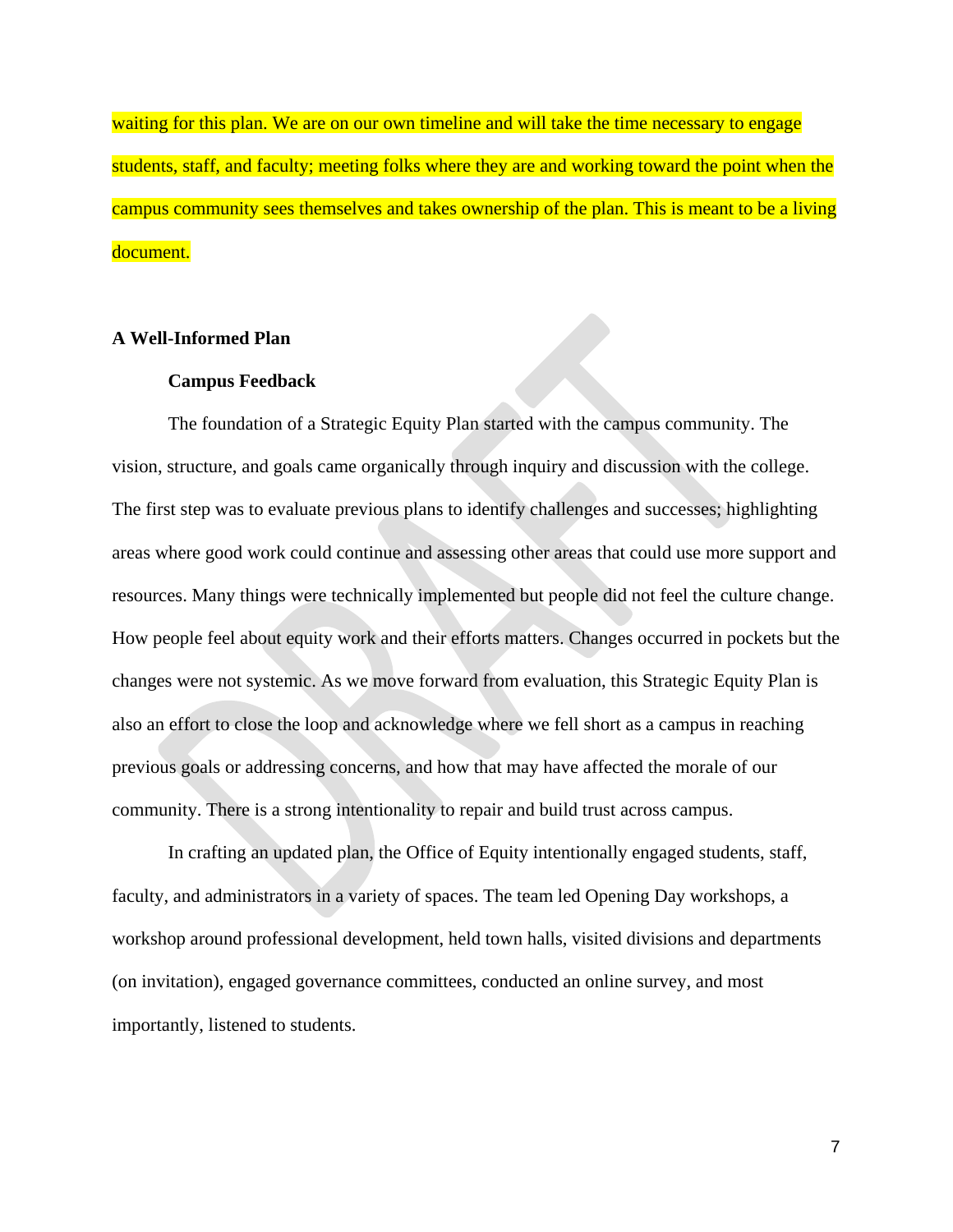Students in particular identified the need for academic resources and social support. Issues of transportation and housing rose to the top as major concerns. Students also spoke at length about their desire for space and community. Studies have shown that the culture of an institution, as well as the student's frequency and types of interactions within the institution contribute to the complexity of a student's fit and connection to the college. It has been concluded that students who feel more emotionally engaged with the campus environment perceive a greater sense of support from faculty and peers, and are more motivated to succeed academically. This can be seen, especially with students of color, by incorporating a culturally familiar way of organizing time and space. Students become interested in each other's lives and begin to support each other academically and personally, establishing community. These theories are realized in current community spaces on campus, like the Umoja and Puente Village space, but students were clear in their desire for the addition of similar spaces in other areas of campus, especially for other marginalized groups. Communication was also a theme that emerged for the campus, forcing the college to think differently about how it reaches out to students while keeping them engaged and connected to campus support and resources.

With input gathered, it was necessary to also review relevant literature and contemporary frameworks to ground the plan in research, bringing together the operational and theoretical elements.

#### **Scholarship on Race and Equity**

The Equity Office explored a number of seminal theories that have come to be valued at Foothill College. Because the attitudes of faculty, staff, and administrators towards students and one another, and the association of stereotypes with certain individuals or groups without conscious knowledge, have both been proved to impact the success of our students, implicit bias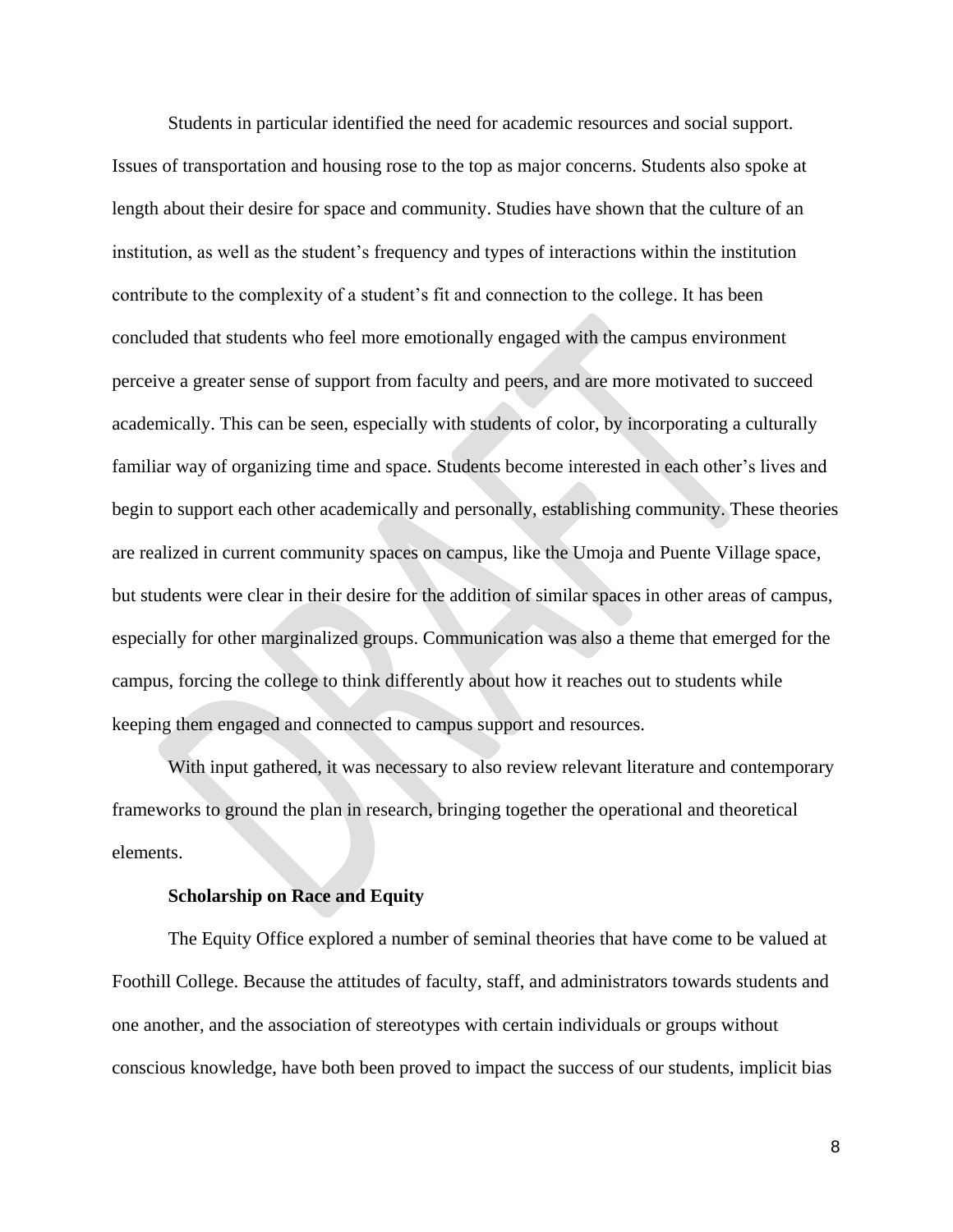is a theory that has been looked at to inform our equity practices. The use of tests to measure bias and implementing exercises to actively lower that bias are strategies introduced within the research and areas that the campus can explore.

As we proactively seek to be of service to the most disenfranchised populations in our community, it is critical that we are well-informed on how to appropriately approach, engage, care for, and validate our students. This includes development of not only people but spaces.

Foothill College hosted two very important researchers for campus events that authored relevant equity-related theories: Claude Steele and Laura Rendon. Dr. Steele is known for his work on stereotype threat, which he describes as being in a situation or doing something that puts an individual at risk of conforming to stereotypes about their culture or social group.

Dr. Rendon developed her theory of validation in 1994, referring to the "intentional, proactive affirmation of students using both in- and out-of-class agents with the intent to: 1) validate students as creators of knowledge and as valuable members of the college learning community and 2) foster personal development and social adjustment" (Rendon, 1994). Something as simple as learning a student's name and pronouncing it correctly, shifting curriculum to reflect students' backgrounds, or even engaging them in how the course develops over the term, can completely change the dynamic of a classroom. With these efforts a student now knows they are seen and heard, and they can also then see themselves and their lived experiences in the learning.

As we onboard employees at Foothill, extensive training on validation strategies could be provided with the aim that techniques such as these will be seamlessly woven into the culture and fabric of Foothill College. Validation also includes being in community with others. To see one's self reflected in others and to come together under that connection in support of one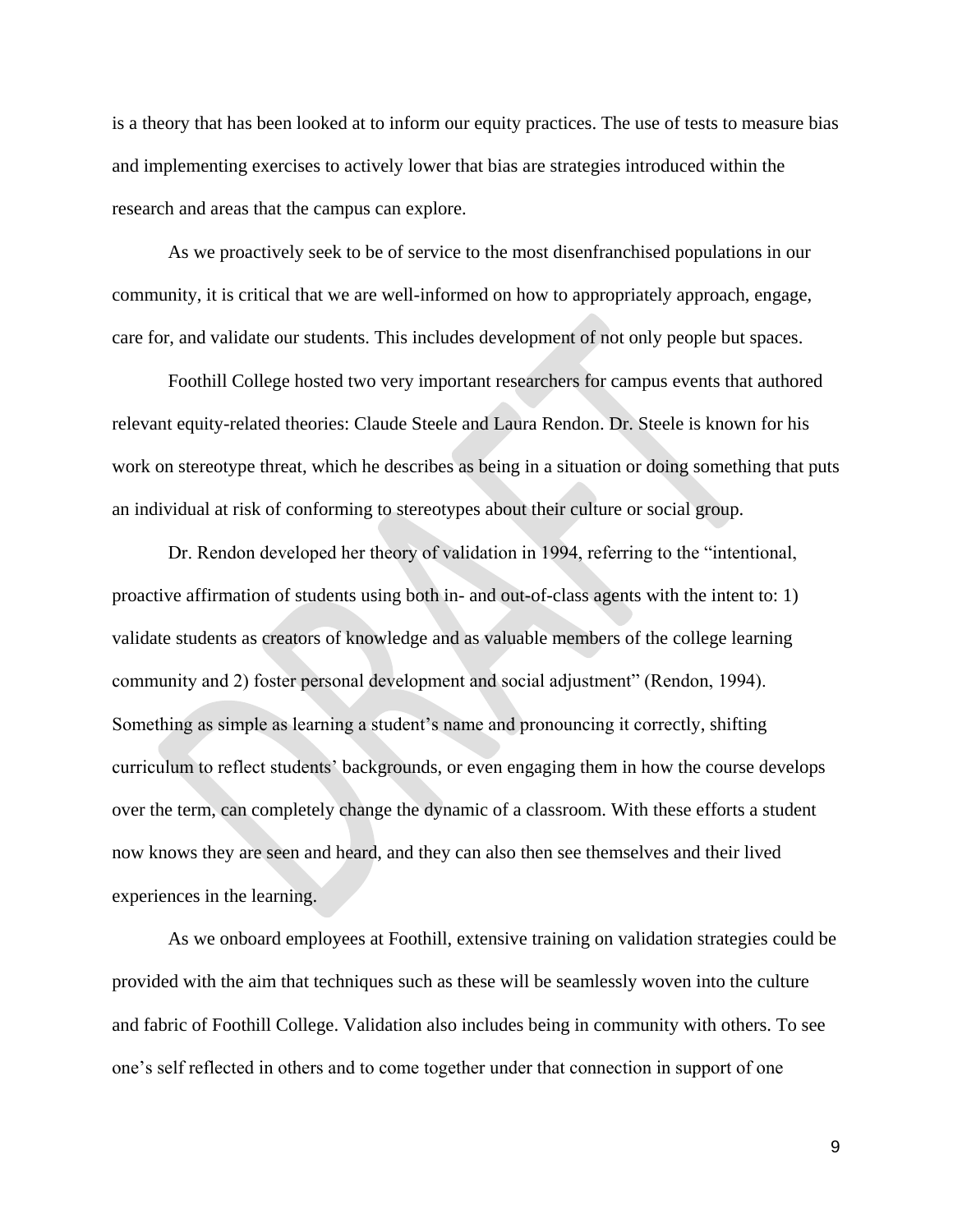another is a valuable experience. Students look to their peers for support and guidance through both challenges and triumphs. In support of that, Foothill must also be vigilant in its efforts to create and sustain safe spaces for students to engage with one another in community. Many things connect and bring people together, and while current gathering spaces exist, they are siloed and small. The students have spoken - they need more.

As part of the effort to focus on racial equity, it was important to engage in Critical Race Theory, or CRT, which examines the appearance of race and racism across dominant culture. In particular, it is used as an approach to understanding educational inequality and structural racism to find justice-based solutions. Colleges up and down the state have racial disparities across multiple metrics. Foothill is no different in that no matter the metric or population of study, racial inequities are present. Over time, they continue to exist. Disproportionality points to a systemic issue. Therefore understanding how race impacts students and their educational experiences, at both the local and systemic levels, is vital to enacting change.

## **State Initiatives**

We referenced statewide policy and initiative to inform a number of things that we need to include in this plan. California education code (EDC 66010.2) speaks to providing educational opportunities and success across the state. It leads with ideas of access and opportunities for educational success and a commitment to academic excellence through quality teaching and programs. It then goes on to address an aim to provide educational equity, not only through a "diverse and representative body and faculty, but also through educational environments in which each person, regardless of race, gender, gender identity, gender expression, sexual orientation, age, disability, or economic circumstances, has a reasonable chance to fully develop his or her potential." This definition focuses on concepts of fairness and inclusion, offering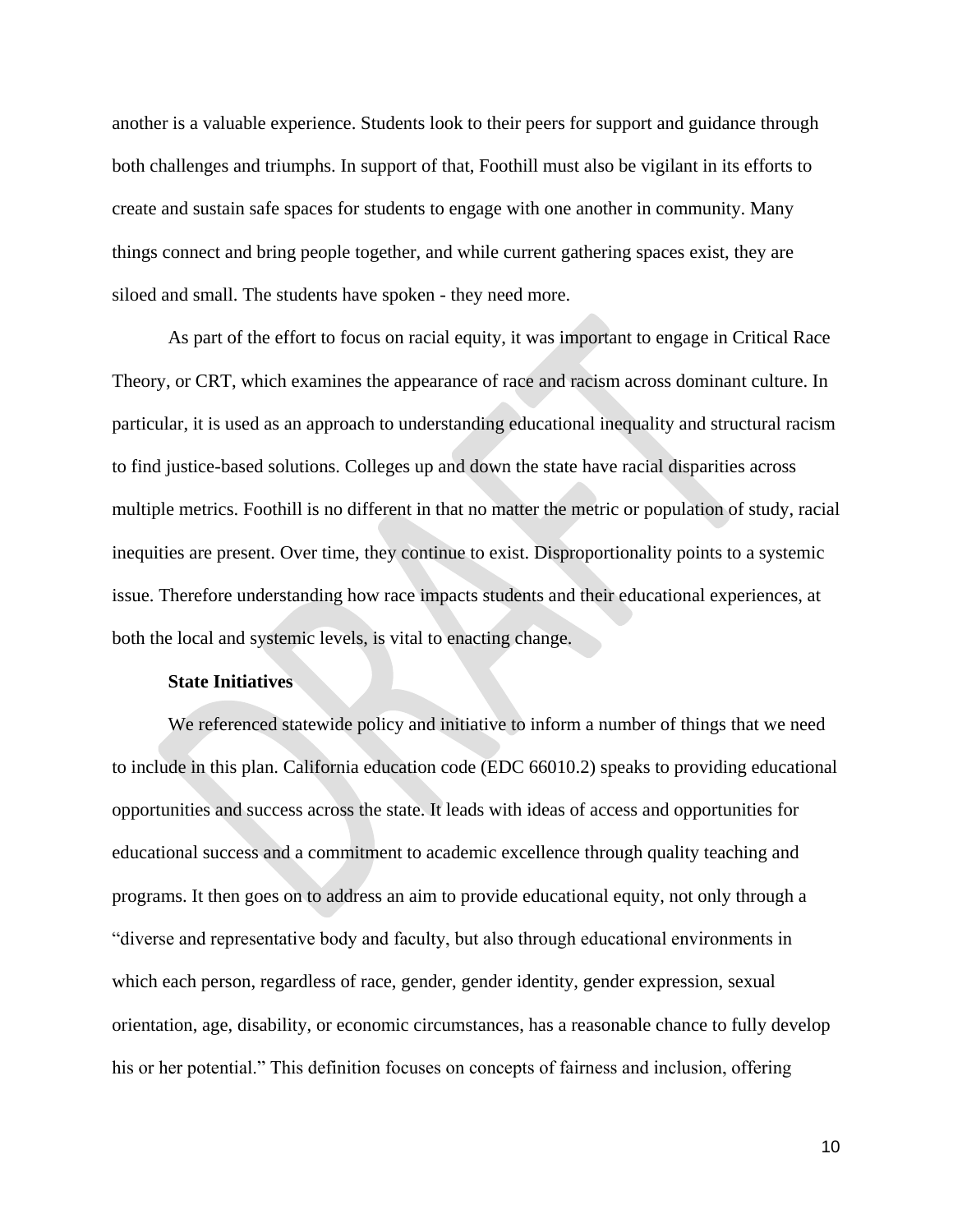opportunities for all groups and ensuring social, institutional, and/or personal circumstances don't prevent students from reaching academic goals. This definition was useful in helping us guide our institutional definition of equity.

The state has taken large strides to set forth systemic initiatives for local implementation, with a particular focus on institutionalizing campus equity efforts through mandated Student Equity Plans. The 2019-2022 State-Mandated Student Equity Plan was drafted largely by the Office of Equity in collaboration with and guidance from the Equity and Education governance committee for the purpose of meeting the state requirement. Data analysis and calculations were provided by the Office of Institutional Research and Planning. The plan was shared across campus for discussion and feedback to the following groups: Academic Senate, Classified Senate, President's Cabinet, as well as all four governance committees (College Advisory Council, Community & Communication, Equity & Education, and Revenue & Resources). The plan was approved by both Academic Senate and the Equity & Education committee, as well as the District Board of Trustees.

Guided Pathways AB705

## **A SYSTEMIC CHANGE FRAMEWORK FOR RACIAL EQUITY**

Why do we need a framework? Helps organize our efforts. Highlights those activities that college is not surfacing, while also illuminating what the college is doing currently. It helps us connect college efforts, moving us away from "random acts of equity" to more systemic impact.

We were unable to locate a single ready-made framework that comprehensively fit the needs of Foothill College. Thus, we made one, pulling from existing frameworks to fit our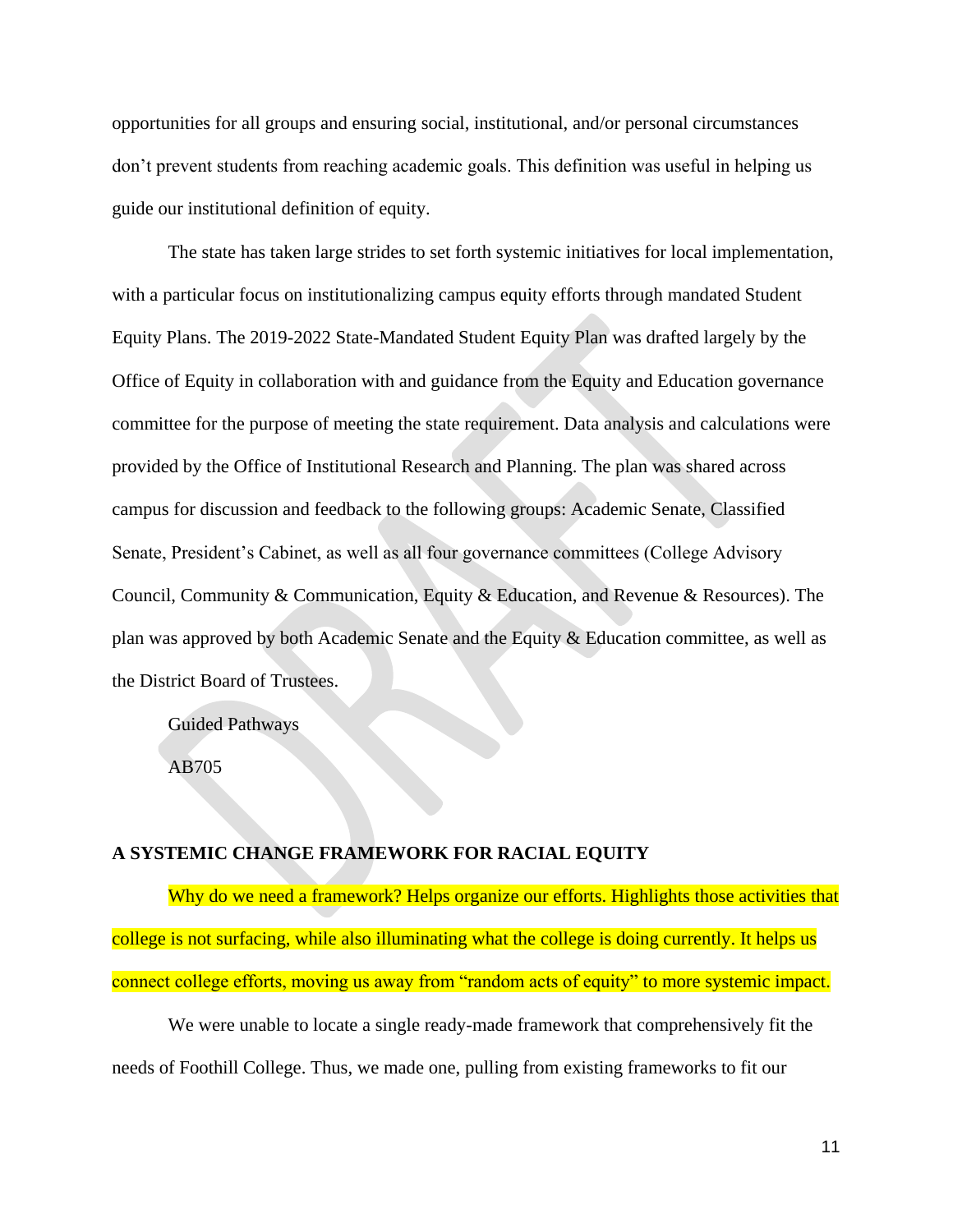purpose This plan employs a framework to ground our effort in a theoretical understanding of educational equity for the purpose of strategically organizing our efforts. One sets the stage for strategic implementation of organizational change, while the other provides tools to process this change. Both are necessary to achieve the culture shift sought by the campus.

The framework helps to conceptualize past practice of how we've discussed and do equity work. It surfaces some of the things that have been discussed on campus (i.e. systemic, cultural change) but may not have surfaced to the degree like access and resource. Could use review for clarity here

#### **Areas of Impact and Types of Change**

In order to employ a shift toward racial equity, there are three types of change we must engage: structural, cultural, and individual. Structural change addresses the systemic and collegewide barriers that our students face with the intent to actively remove them. Cultural change speaks more to the approach and methods that we employ as staff, faculty, and administrators in our interactions with students and one another. Creating a culture of equity may be the most difficult area of change to enact as it requires the campus to come together under a common philosophy and desired vision. The entire community must take ownership and responsibility to move toward a more equitable college. Which leads to the third type of change, individual. This is the effort each of us make to reflect on our role and how it impacts students, as well as the practices of our work and what happens when we put them into action. The act of self-reflection and examination is imperative in the work towards equity.

We posit that our equity efforts must impact four areas: 1) access, support and opportunities; 2) operational processes and practices; 3) campus climate and political climate;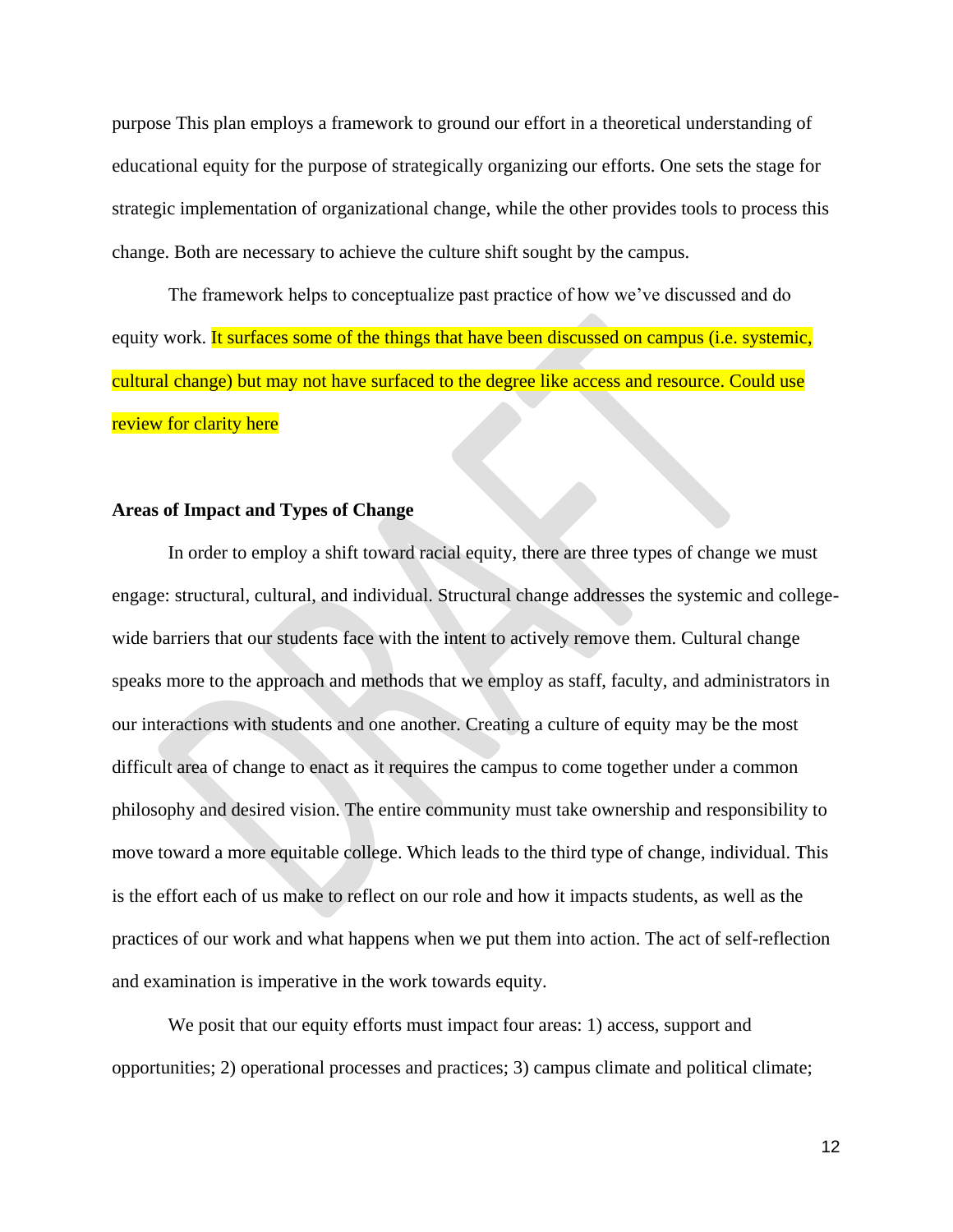and, 4) student outcomes. The intent behind looking at these four areas is because we believe it provides us with a holistic view of where and how to concentrate our equity work. The campus readily identifies that providing resources to students helps with a leveling of the playing field. Additionally, we do look at our student outcomes. However, in speaking with the campus community, it became apparent that for them to feel like the campus was an equitable space, we needed more attention paid to issues that impact the campus climate, as well as more intentional efforts to surface and address campus policies and procedures that may be perpetuating inequity. From a philosophical perspective, we don't feel like we can resolve issues of equity without addressing all four areas. We feel that these four areas represent a new approach to eliminating disparities that is intentionally comprehensive and does not ignore the systemic structures at play.

*Note: When it comes to organizing and laying out the specific activities and solutions that folks came up with at the Town Halls, meetings, etc., it will be important to show how they cross the four different areas of impact and the three areas of change. This is one example of how to do so, but we will definitely be looking to the campus to share ideas as well.* 

Name Issue Here:

|            | Access, Support<br>& Opportunities | Operational<br>Policies & | Campus<br>Environment $\&$ | Student<br><b>Outcomes</b> |
|------------|------------------------------------|---------------------------|----------------------------|----------------------------|
|            |                                    | Practices                 | <b>Political Climate</b>   |                            |
| Systemic   |                                    |                           |                            |                            |
| Cultural   |                                    |                           |                            |                            |
| Individual |                                    |                           |                            |                            |

\*Activities/ideas/solutions to be plugged into boxes where appropriate

# **PART TWO**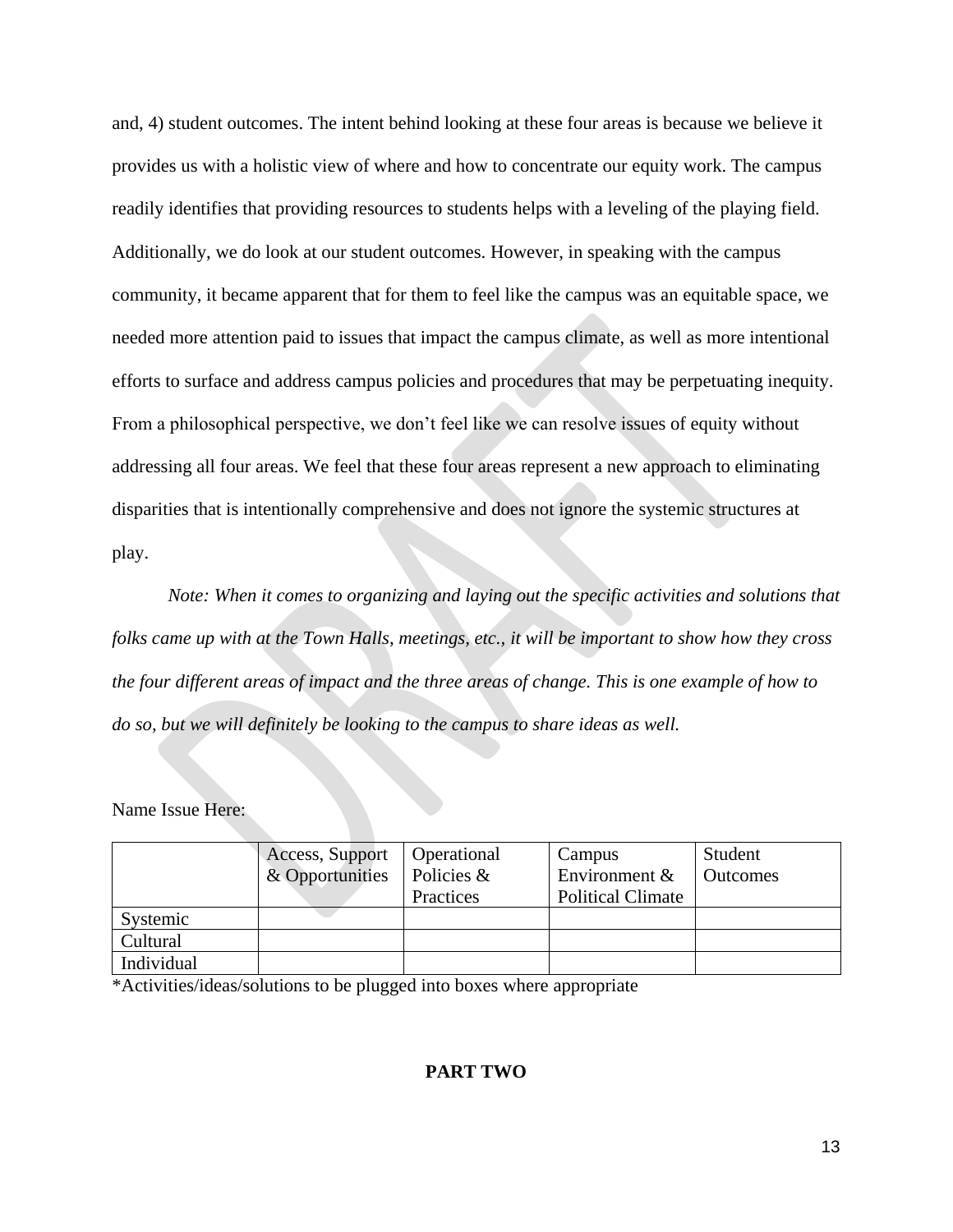## **ISSUES AND GOALS**

[We may need a summary paragraph here or reference to Part I of the plan that touches on the other plans – 1.0, 1.1, ed master plan, and why we center race. Some folks may skip right to this section or won't read the plan from start to finish, so this intro can serve as a reminder as they read this section and see references to our DI racial groups.]

The Office of Equity reviewed campus feedback on what activities should be included and thoughts to be considered in the construction of an updated equity plan. That information was consolidated with the asks from the various state initiatives, the facilities master plan, and the Educational Master Plan to help determine what actions to prioritize moving forward. Many of the suggested ideas fell along a continuum of point of entry through continued enrollment, which follows a similar methodology employed by the California Community College Chancellor's Office Guided Pathways Initiative. Moreover, conversations about how the College models its equity values and practices with its own employees elicited ideas that could be categorized similarly. To keep with that continuum, the goals and actions suggested in this Equity Strategic Plan will be organized in a comparable fashion focusing on Access and Onboarding, as well as Retention and Engagement.

#### **Access and Onboarding**

Demographics of our county are changing, requiring the need for us as a College to adjust our approach in how we attract and meet the demand of our potential student base. Furthermore, while our face to face enrollment is dropping, our online enrollment is rising. Our enrollment data suggests a pertinent and sustained impact on Latinx and African-Americans. Compared to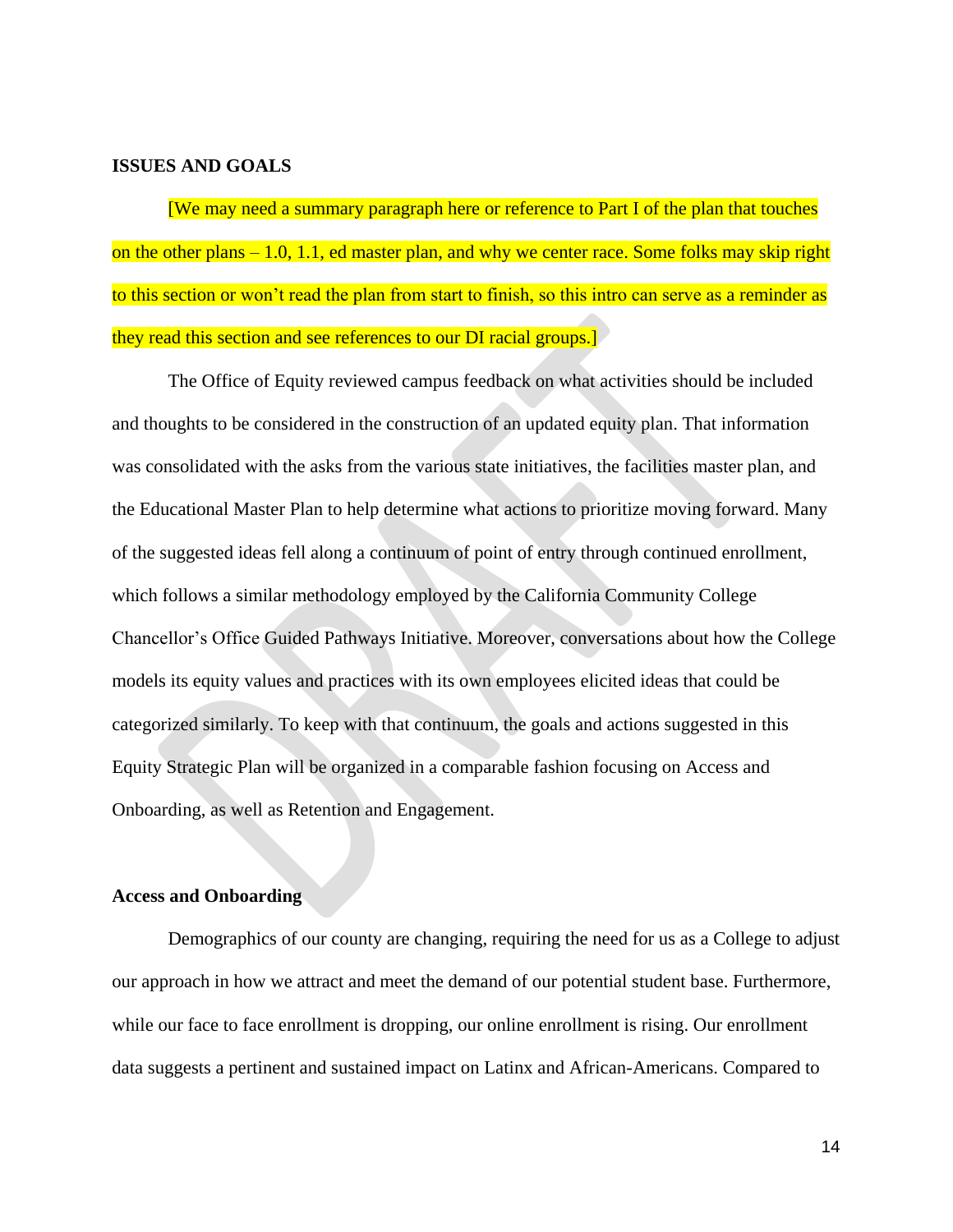their peers, the proportion of people in these populations are less likely to complete application to Foothill, register for classes after applying, and remain in the class past college census.

The community identified challenges that effect access to Foothill. Many of these challenges included financing college, as well as students' difficulty in committing to their education when their basic needs like stable housing and food sources aren't being met. The application and enrollment process has consistently been noted for being complex and tedious; issues that can cause confusion in the process. Additionally, if Foothill College wants to position itself as a school of choice for Latinx and African-American students, it will need to be more strategic in its marketing and recruitment efforts, particularly building partnerships in communities in which those students reside, demonstrating an understanding of the community's needs and connecting their educational goals to future jobs/career attainment.

Equity challenges within Access and Onboarding:

- Onboarding (Application, Registration, Orientation)
- Financing College
- Development of a social services plan
- Leverage existing partnerships and develop new ones that reflect intentional outreach toward Latinx and African-American students.

#### **Onboarding (Application, Registration, Orientation)**

*Goal 1: Improve the application to registration pipeline for students, identifying those areas in the process where the College loses students, and implementing appropriate interventions.*

*Goal 2: First year educational planning*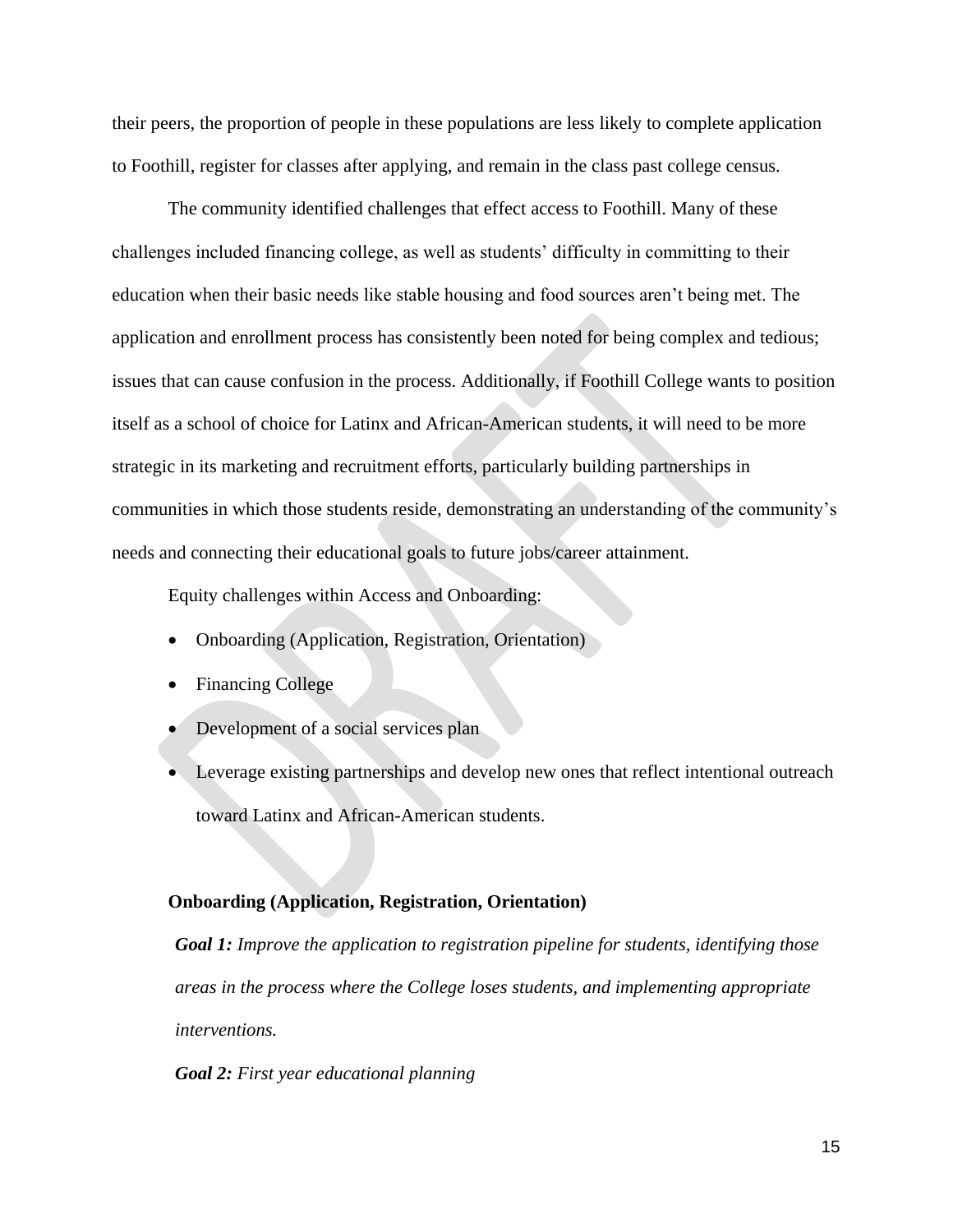#### *Goal 3: Redesign and implement online orientation*

The experience of a student looking to attend Foothill College has been described as difficult and complicated. In assessing what happens from the moment of interest and awareness, all the way to registration and enrollment, it is clear that the onboarding process may not be a simple process for all students. And in fact, may be particularly difficult for our underrepresented groups of students.

An overall evaluation of the application to registration pipeline is important to shed light on where there might be challenges for students and where improvements can be made.

What do we know about educational planning that we need to talk about here? Foothill's previous online orientation program was thought to be [insert]

#### **Financing College**

*Goal 1: Eliminate tuition costs for all students, while ensuring that financial assistance programs are primarily being utilized by low-income students.*

*Goal 2: Reduce and/or eliminate the incidental costs associated with being a student. This may include but is not limited to textbook, printing, and parking costs, as well as a review of financial hold and drop for non-payment policies.*

Paying for college is a significant barrier to educational attainment. The cost to attend Foothill College varies depending on our students' individual circumstances. Factors such as unit load and residency comes into play and the tuition range for 2019-20 academic year could be \$4,776 to \$23,864. Inherent in the cost of attendance is the cost of living in the Bay Area, which has rising costs increasing over the past few years. Students, especially, noted that the stress of financing their education is compounded by the costs of textbooks and fees to use the printing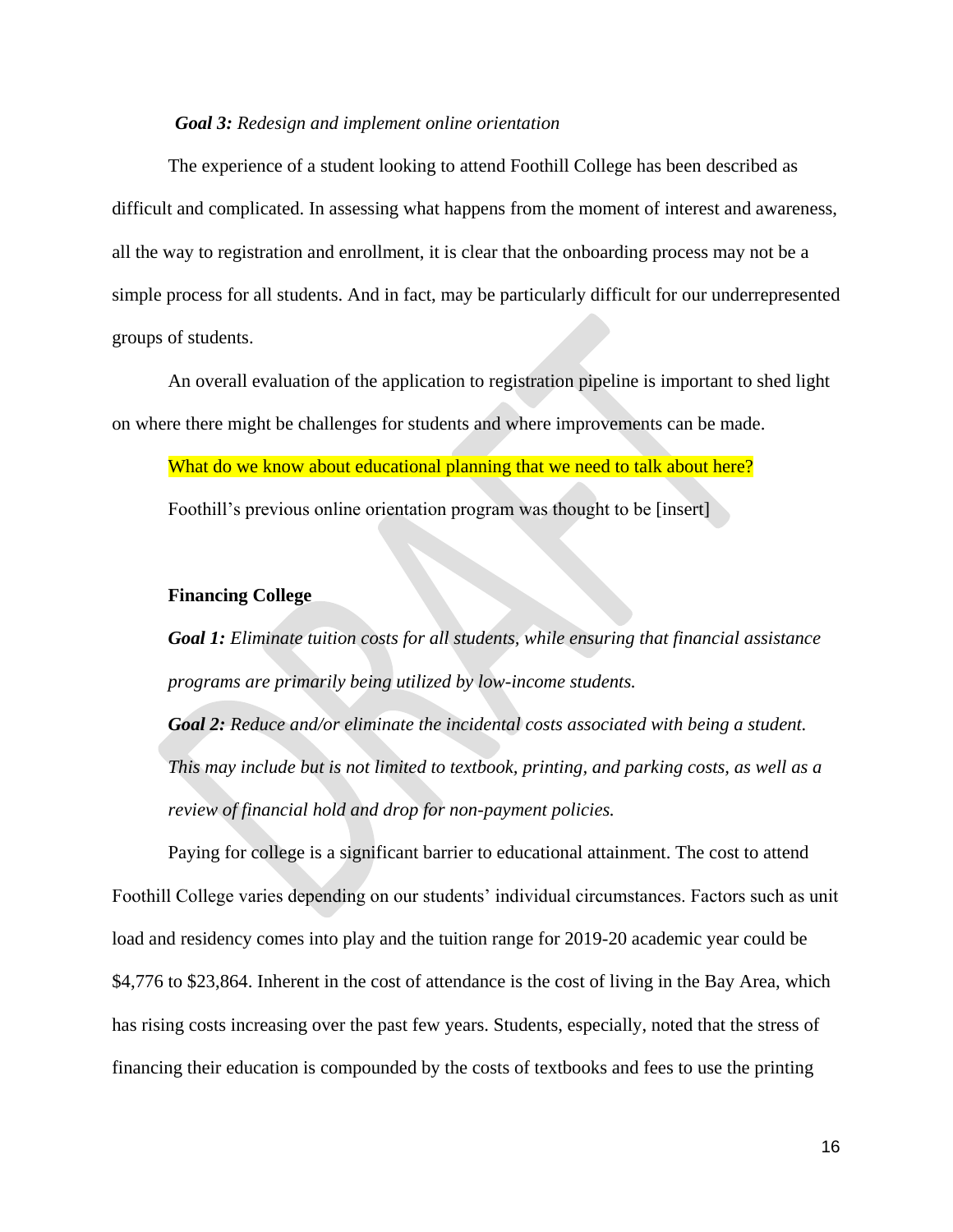stations (an essential resource) on campus. Financial holds and drops for non-payment affect a student's ability to persist in their education quarter to quarter, creating an additional obstacle to educational goal attainment. It would be worthwhile to examine these additional costs to determine if the college can do something differently to alleviate some of those burdens.

Financial programs both local and state funded have helped students in the financing of their education, yet all students are not eligible for assistance due to specific program requirements. Foothill's Promise Grant provides two years of free tuition, fees, books and course materials. The grant is available to eligible first-time new, in-state/AB540 and full-time students; however, they comprise  $[\%]$  of the total fall student population. Therefore, there is still a majority  $[\%]$  of students who are ineligible. Although, the College Promise program casts a wider net, allowing even more students in need to obtain free tuition and books, the parameters of the program did not include continuing students, part-time students and non-resident students. Students who cannot complete or provide the necessary financial documents required for the program are also shut out, though they may have qualified otherwise.

The trend in community college education suggests a move toward a tuition free model as evidenced by the state legislature's \$42.6 million allocation to the community college system for College Promise. Even though tuition-free education at Foothill is an aspirational goal, there may not be a better time than now to act on it.

#### **Development of a Social Services Plan**

*Goal 1: Develop and implement a social services plan that includes the consolidation of these resources, marketing and outreach to appropriate communities, etc. Goal 2: Investigate long and short term housing solutions*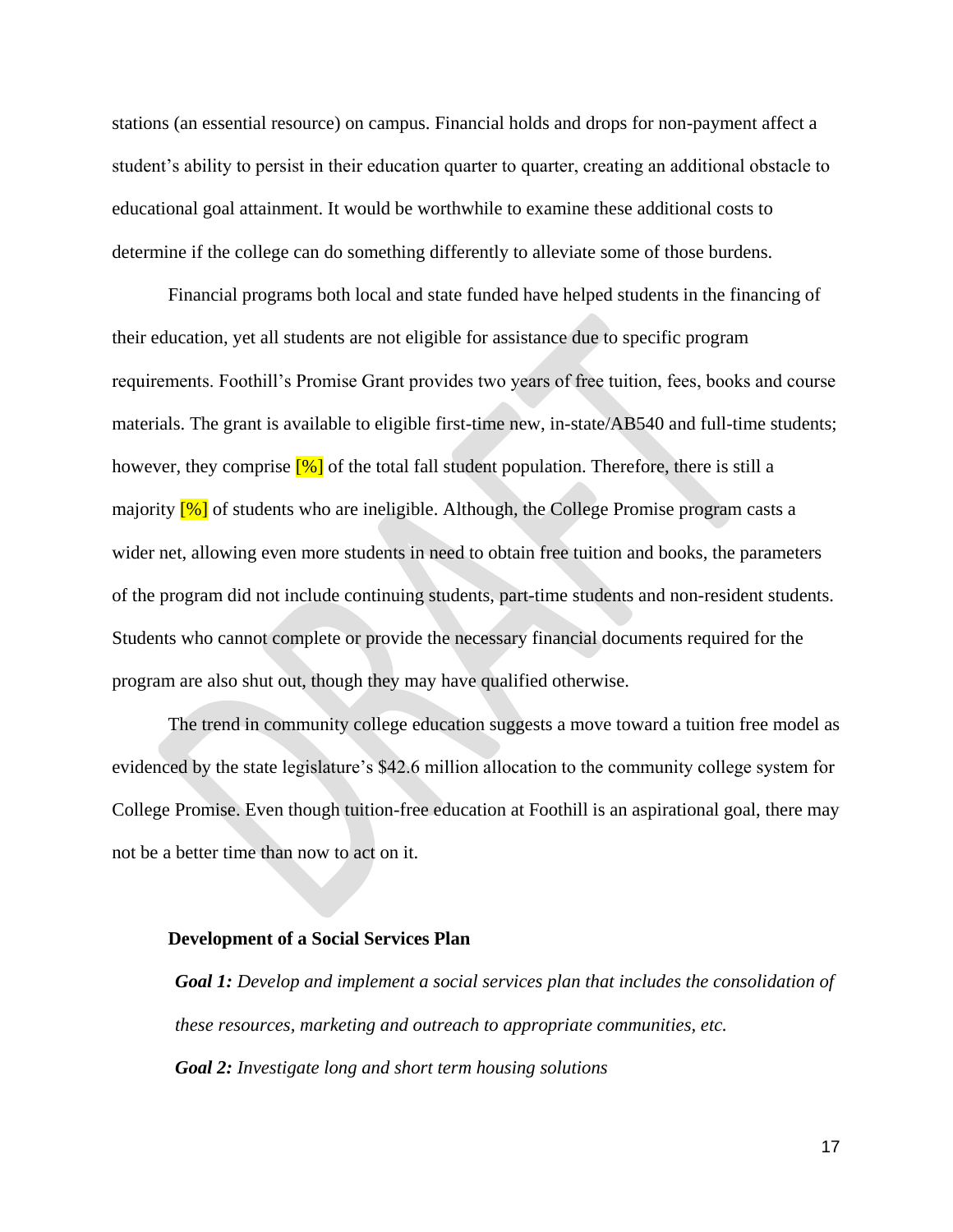*Goal 3: Uncover the specific concerns around transportation; determine what is actionable, what may need to be revisited, and what actions are out of the College's control.*

*Goal 4: Address the need for more psychological services, looking into creative solutions to expanding this service to students.*

The need for social services is not new at Foothill. In fact, recent activities are responding to meet the basic needs of our students. The food pantry1 was initially created in [term/year] with non-perishable food items and expanded in winter 2018 to include fresh food items. A feasibility study for student housing was proposed in the Facilities Master Plan 2019-20 Update2 as well has institutionalizing a director of EOPS/CARE/Foster Youth/Housing Student Program3 to help provide housing insecure and homeless students with affordable housing.

Foothill basic needs survey was administered spring 2018 to assess student experience with housing, food and transportation, and where applicable, compared Foothill results to other community colleges in the western region (California, Washington, Oregon, Arizona, New Mexico, Montana and Idaho) as well nationwide. Nearly 800 Foothill students responded and results indicate our students are more likely to report high/marginal affirmation with food insecurity (62%) than compared to their community college counterparts in the region (41%) or nation (44%). Our student respondents shared they could not afford to eat balanced meals (40%) and had to portion their meals or skip meals altogether because there was not enough money for food (33%). While it is not the majority, we have students who had to resort to staying in a vehicle or abandoned building not intended for housing and/or do not know where they were going to sleep even for one night. Over one-third (40%) of our students experience housing insecurity, i.e., frequent moves, crowded living space, poor housing quality or the inability to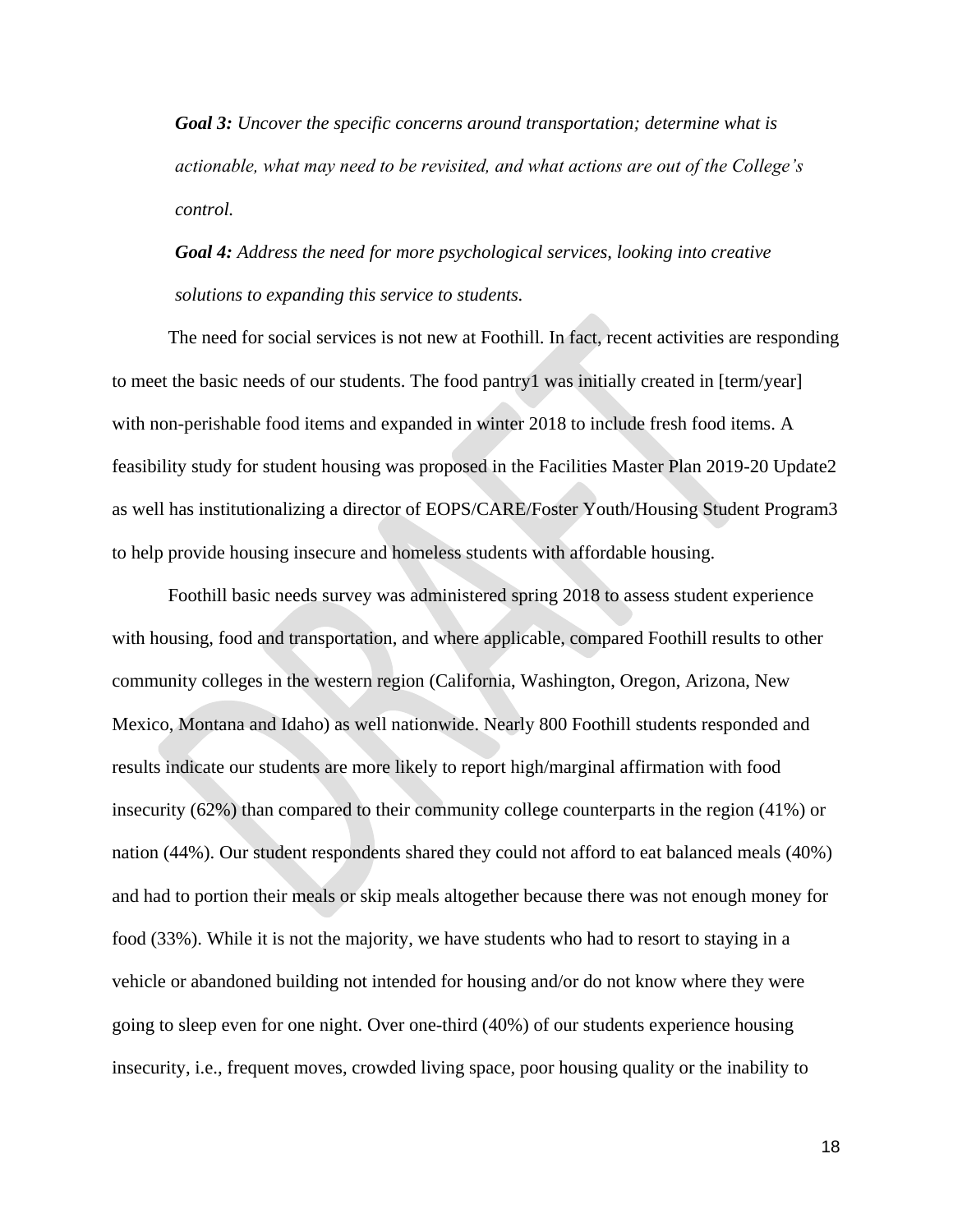afford rent or bills, compared to a little over half of the region and nation. One in 10 of our students (11%) experience homelessness, compared to 14% to 15% of the region and nation. When it comes to transportation, our students shared they spend two more hours per day commuting to and from Foothill (23%), miss class because of an issue with public transportation such as it ran late or they missed their connection (19%) and having to decide between using money for gas or public transportation to get to work versus to class (16%).

# **Leverage existing partnerships and develop new ones that reflect an intentional outreach toward Latinx and African American students**

*Goal 1: Solidify strategic pipelines from high school to Foothill College for dual enrollment partnerships serving Latinx, African American and Pacific Islander students. Goal 2: Create a vision for Foothill College to expand community-based partnerships in low-income and historically underrepresented communities Goal 3: Explore modeling the partnership and outreach models of FEI for replication or expansion.*

The 2015 state mandated equity plan highlighted the need to tailor marketing efforts so that they were inclusive of the diverse population Foothill serves. Activities aligned with these efforts included developing brochures and other advertisements highlighting college programs for underserved populations. The activities also included multilingual translation in printed marketing materials for students and families where English is a second language. Foothill should continue its efforts to diversify its marketing approach. Nevertheless, years of the college operating without an outreach program during an enrollment decline resulted in more in-direct marketing efforts without a real end goal in mind. That end goal of where and how to focus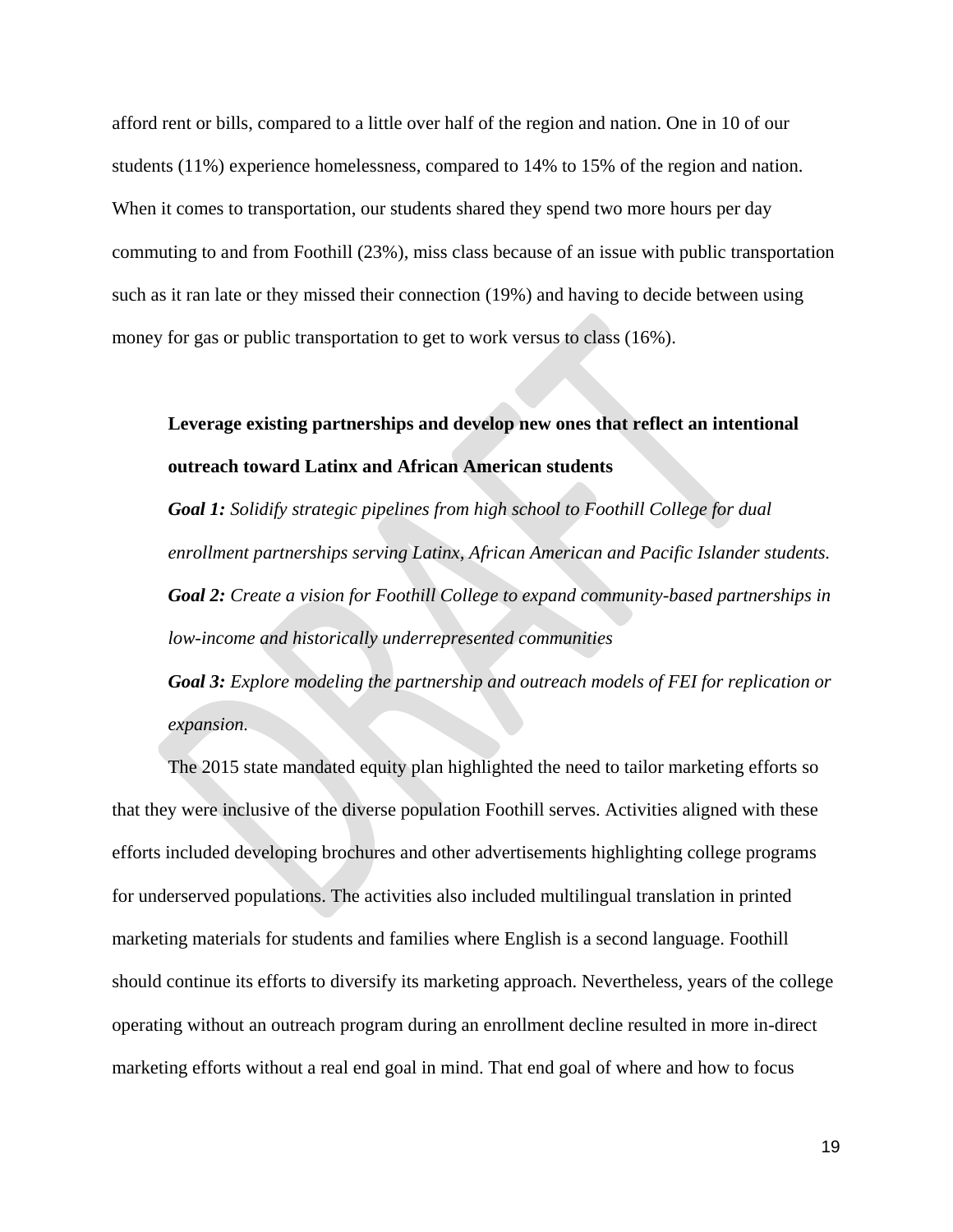outreach efforts is informed by a strategic enrollment plan, which is also what the college was lacking. Particularly, the college missed an opportunity to address the declining trend in African-American student enrollment.

Dual enrollment has been touted as a successful strategy in addressing equity gaps in achievement for disproportionately impacted student groups. The college should continue to build dual enrollment partnerships with area high schools, prioritizing those programs serving disproportionately impacted student groups. Both the college and the student benefit from translating work completed in high school for college credit into future enrollment at Foothill. The College needs to work to develop pipelines within these partnerships that seamlessly connect those students to degree, certificate and transfer opportunities at Foothill.

These partnerships were not created without doing the work of moving beyond the Foothill campus and venturing out into surrounding communities; seeking innovative ways to offer a college education to those that may not be able to access the opportunity otherwise. Whether it is through a non-credit course, summer academy, or CTE pathways developed in concert with local non-profits, Foothill should work to not only understand the career and educational demands of those communities, but demonstrate its ability to successfully meet those demands.

Family Engagement Institute (FEI) has long fostered successful partnerships in the community to service some of the most vulnerable populations of students at Foothill College. It is worth exploring their approach to the work and their model of service in providing exceptional support to underrepresented groups in the community.

## **Retention and Engagement**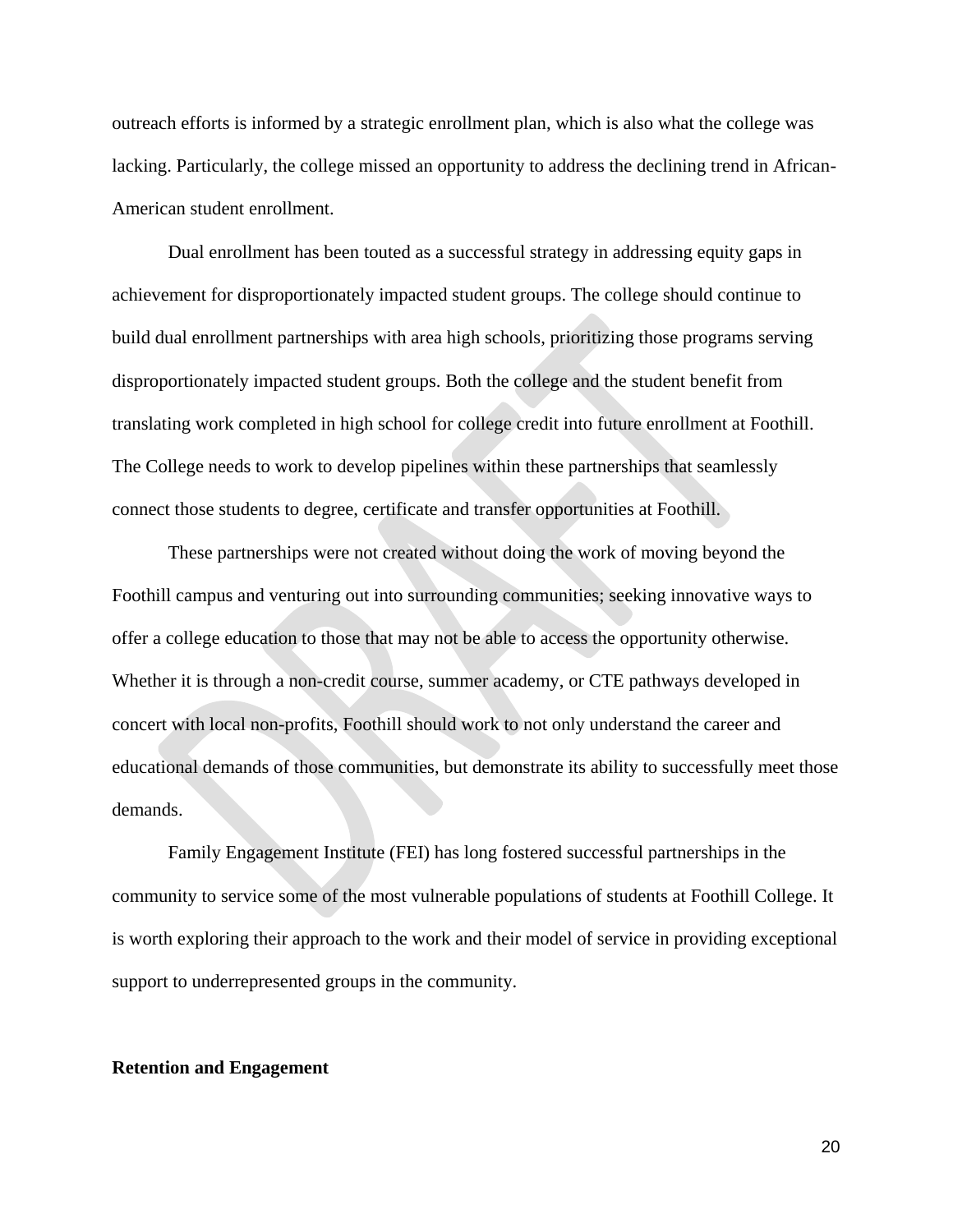Once students arrive at Foothill, the college must make every effort to ensure our students have identified an educational goal, are clear about the path to that goal, and understand where they can go to receive academic, personal, or social support in their endeavors. We must be mindful that Foothill is an institution of higher education and we have an institutional culture that traditionally requires students to adapt to this culture if they are to be successful. The college has a responsibility to equip our students with the confidence and cultural capital to navigate our system and culture. And, if we are to reach our equity goals, we must critically examine our own traditional, cultural policies and practices and dismantle those that serve as barriers to [retention and engagement?] academic success, particularly for students of color. Part of examining that culture is to reckon with the historical reality of higher education's purpose to prioritize the educational attainment of White males of privilege, to the detriment of women, the working class, and people of color. The cultural foundations of that purpose persist today; they play themselves out in creating environments where students experience this inherent sense that they do not belong, and where their background and life experiences are not validated as an important source of knowledge from which to draw from. Students from underrepresented populations seeing themselves reflected in the campus environment, as well as the College's success is an important contributing factor to increased satisfaction, performance, and overall well-being for the student.

Comments that were collected from our students echo some of these ideas. Our students were keenly aware of the existence of a set of unwritten rules that govern how to navigate college and where they belong, but mostly experienced these rules in opposition to them. For some, they expressed feeling invisible and dismissed in classroom spaces, resource centers and even walking around on campus. For others, it was campus employees interrogating their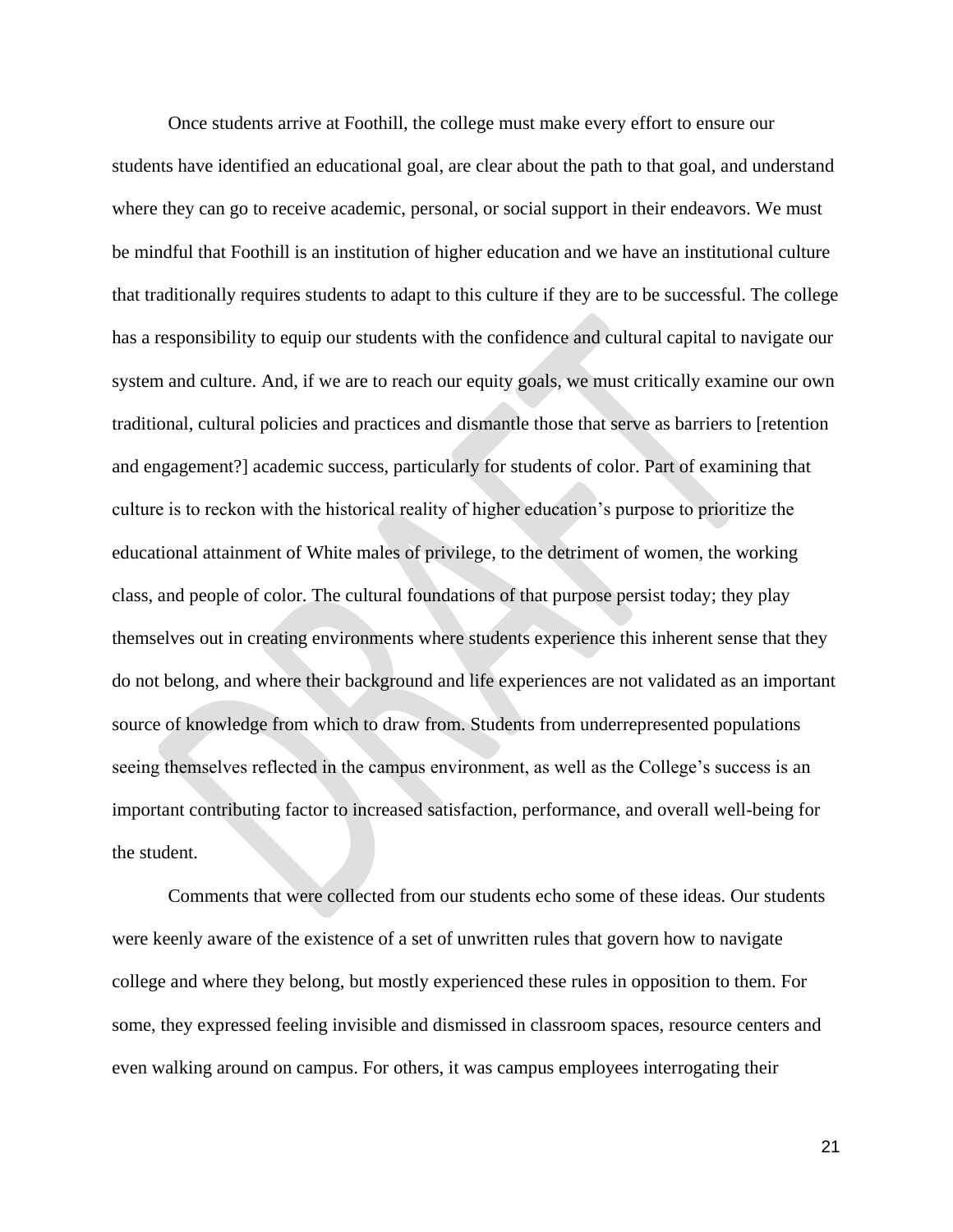purpose on campus, implying that they did not have a right to be there; that they did not belong. They also observed the way higher education tends to elevate the values of individualism and self-reliance. This often ran in contradiction to previously held cultural values based in family and communal support. The unwritten rules of navigating college, often referred to as cultural capital, is imbued throughout the campus. Finding pockets of space on campus where they can let down their guard, feel like they are seen and acknowledged becomes a critical way for them to remain enrolled and engaged.

It is in our interest to support our students in their efforts to construct spaces on campus that feel authentic to them and that meet their needs. Yet as a college, our efforts to create a sense of belonging for our students will be far reaching if we employ a systemic approach to these efforts. The college should own the collective effort to examine our own service areas/classrooms, and the policies and cultural norms that govern those spaces (both written and unwritten), aiming for inclusion of multiple perspectives. To retain our students and encourage their deep engagement, we need to provide the support they need, psychosocial and academic to be successful.

Equity challenges within Retention and Engagement:

- The lack, or underutilization of campus support resources
- Students of Color have expressed that a sense of belonging is missing from their Foothill experience
- Retention programming and interventions (demographically specific and campuswide)
- Employing culturally responsive, relevant, and sustaining pedagogy, and other assetbased approaches in teaching and servicing our students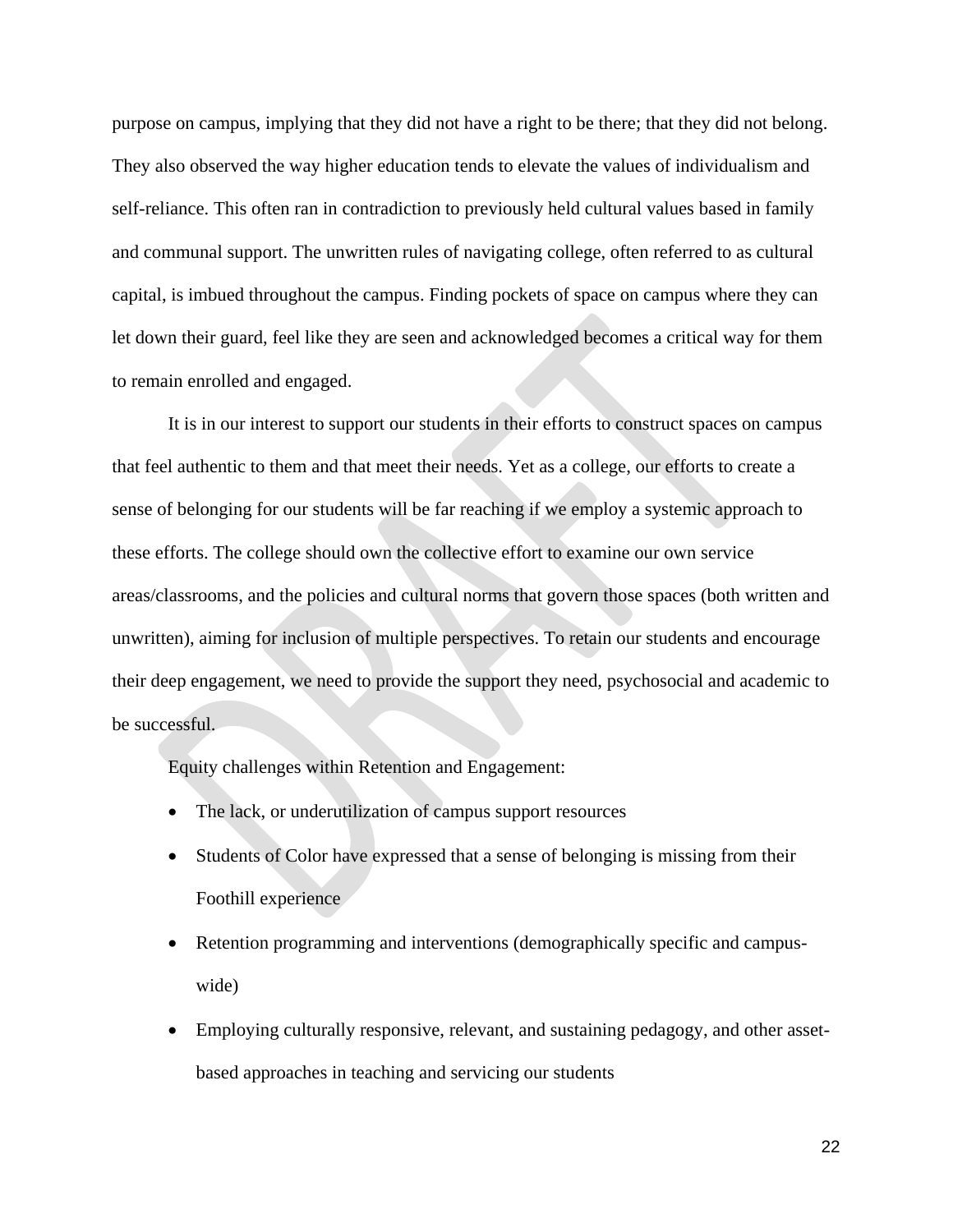Online education and the provision of comparable spaces, resources and services

#### **Lack, or underutilization of campus support resources**

*Goal 1: Explore and engage a model of tutoring that enhances access and utilization of the service, with regard to AB 705 academic support, and students of color underserved by the current model(s).*

*Goal 2: Develop a vision for a career center with a particular focus on early intervention for Latinx, African-American and other underrepresented students, while monitoring for disproportionate tracking of low-income and students of color into low-wage programs Goal 3: Investigate peer-to-peer mentoring that emphasizes college navigation, peer connection and social support, and the building of cultural capital*

When discussing resources, conversations tend to center around either the lack of certain resources to be available to students, or the underutilization of existing resources. Lack of resources tends to circle around budget concerns and restrictions, while underutilization could be due to a number of reasons including lack of awareness or a perceived lack of need.

It will be important to continue to monitor the groups of students who take advantage of tutoring, what subjects are most requested, and the environment in which tutoring sessions take place. While tutoring has largely moved to a peer-to-peer model, the focus of tutoring content has also shifted more deliberately to align with AB705, increasing availability of support in Math and English in particular. Given the equity lens that is implied with this new legislation, it will be important to disaggregate data by race and monitor how students of color are engaging in this service.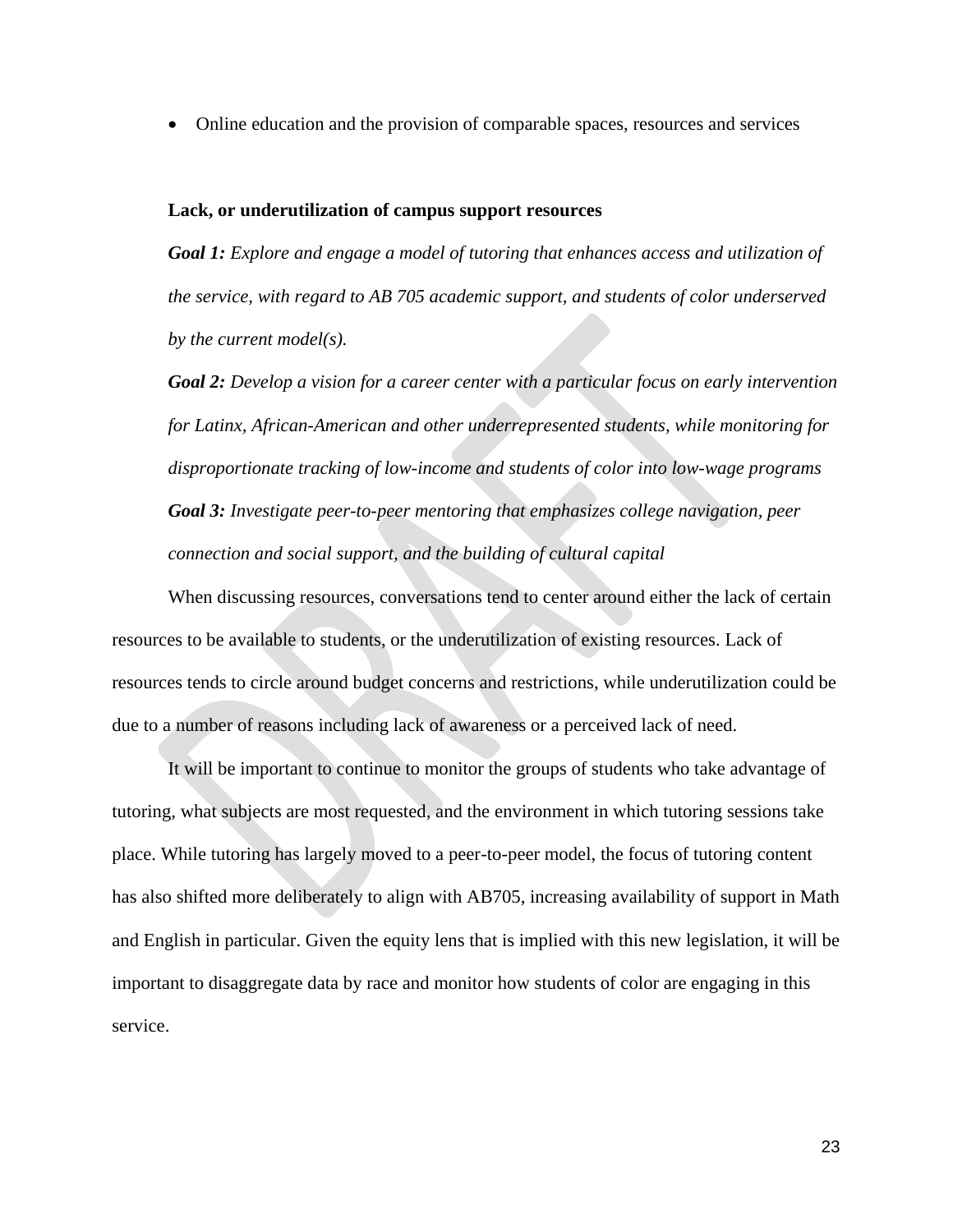An established career center could provide students with the opportunity to connect careers and majors to their educational plan. Having done some exploration around interest in potential careers can help to inform what major a student may enter, and series of courses to take.

Student feedback indicates a certain level of comfort and encouragement is felt with peerto-peer interactions.

# **Students of Color have expressed that a sense of belonging is missing from their Foothill experience**

*Goal 1: Ensure existing classroom and campus spaces encourage student engagement and reflect an appreciation of multicultural and multi-ethnic backgrounds.*

*Goal 2: Create a multicultural/LGBTQ, and Dream centers*

*Goal 3: Review and revise space allocation processes to ensure the design and usage of the space is student-led and student informed.*

*Goal 4: Ensure curriculum and instruction norm multi-cultural and multi-ethnic perspectives.*

As the campus develops a new facility master plan and looks to understand how space and environment impacts the student experience, it will be vitally important to learn from and include students in each step of the process. Sense of belonging and shared community have shown to positively impact the academic progress of community college students, particularly students of color.

Research highlights multicultural spaces and student-centered places for student to gather as strategies to build community and connection to campus. Foothill learning community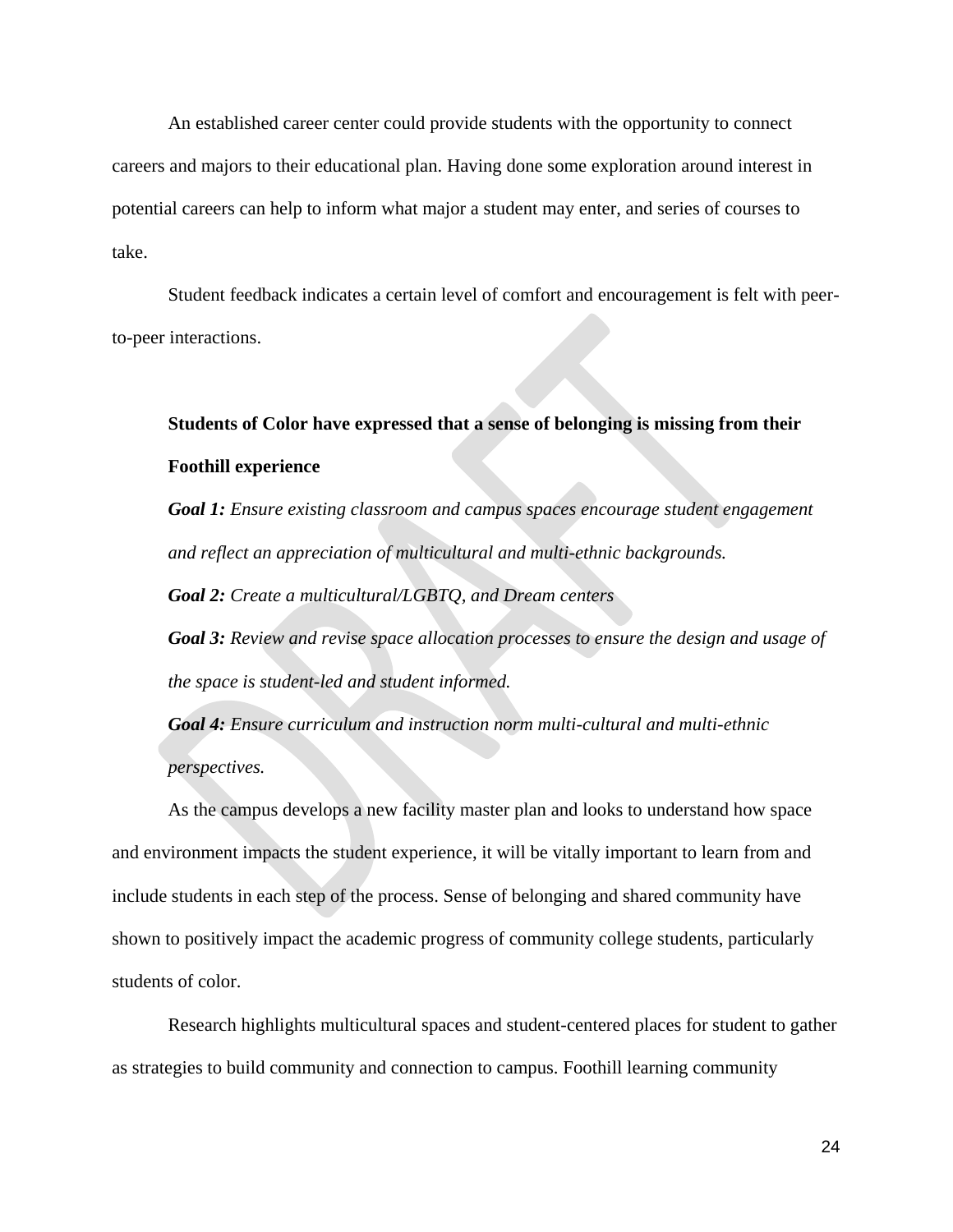students emphasized the need for a Multicultural Center distinct from the Village Space, but that is similar in the aim of creating community with a feeling of home.

With new California legislation in place in the form of AB 1645, the state is requiring the designation of Dreamer Resource Liaisons and is encouraging the creation of Dream Resource Centers at all public institutions of higher education, with the intent to increase enrollment and graduation rates among Undocumented students. While the state does not provide additional funding for this new legislation, it seems to be a timely opportunity to explore ways to meet the spirit and intent of the law as a whole, whether required or encouraged. The creation of a Dream Resource Center will be important to consider as part of the new facility master plan and in connection with Foothill's recent selection by the Chancellor's Office to house a legal service provider on campus.

Student feedback also indicated a desire for clarity on the policy for the allocation of space, and engagement in decision-making and planning around student space and design. Testimonies of previous experience in requesting space mentioned delays and arduous processes, or creation of spaces/centers without student input or knowledge. Emphasis in understanding how spaces serve students of color, where students of color congregate on campus, and where services that the students need are primarily located.

Last but certainly not least, equity-minded curriculum and instruction are integral to student's sense of belonging and classroom community. Classroom environments should be welcoming and safe for students, particularly students of color, in order to foster learning and growth.

#### **Retention programming and interventions**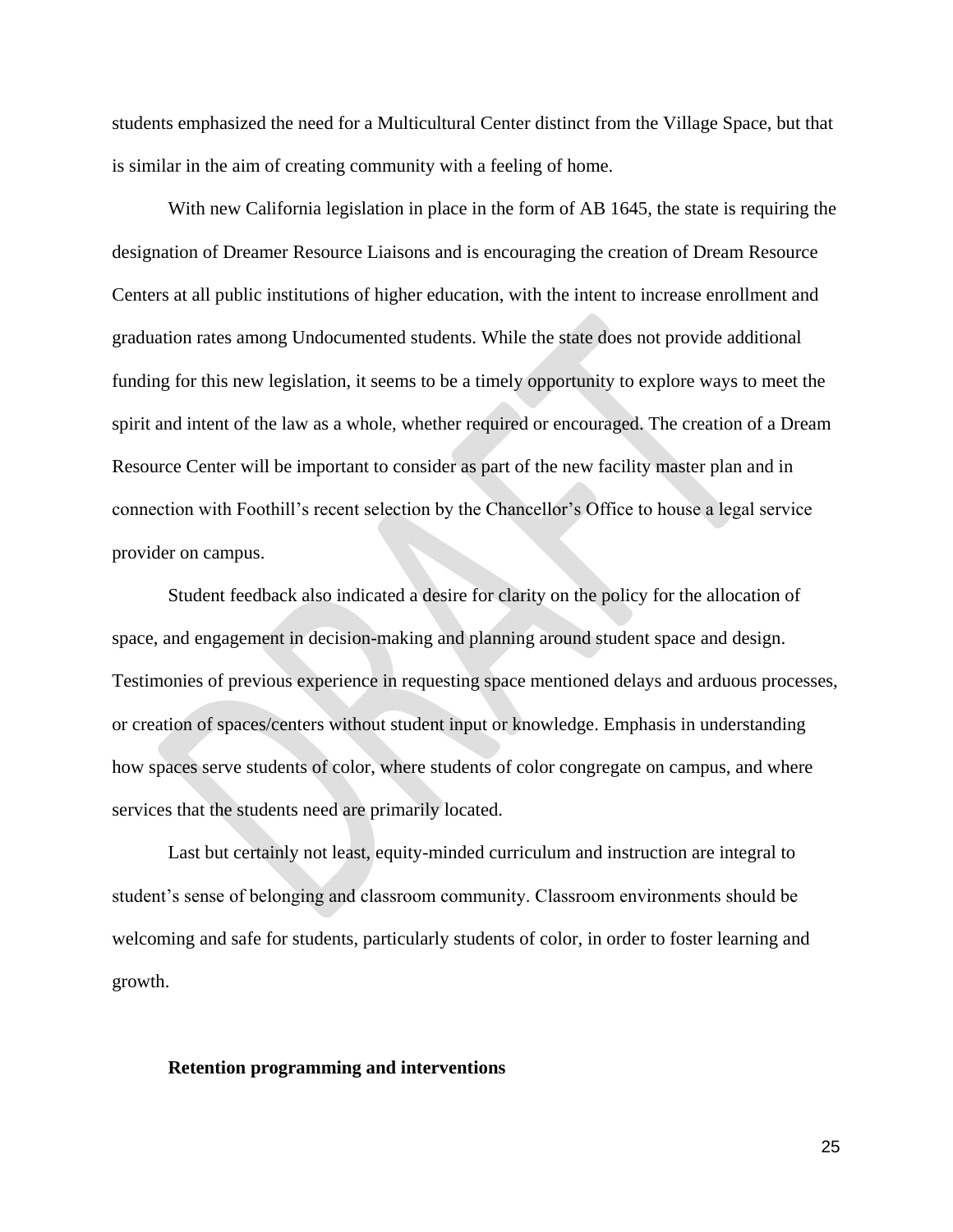*Goal 1: Re-establish a campus retention team to develop and implement an intervention plan that addresses student attrition.* 

*Goal 2: Expand the reach of learning community and retention programs*

Foothill's 2015 Equity Plan suggested the need for a retention team to oversee the implementation and progress of the activities listed in that iteration of the plan. The retention team was never formed due to competing demands and scheduling conflicts. However, the idea still holds value and should be brought back to the plan, perhaps with a narrower focus. Like the previous team, it should be composed of members from Instruction and Student Services.

While the college has retention programs for students, those programs are often limited by capacity, funding, and qualifications students must meet to access those services. There are still a significant amount of students outside these programs who are not being served where the need still exists. The college needs to develop and implement a plan to addresses student attrition along the pipeline of a student's educational journey, with intervention strategies to address student drop off from registration to census and census to end of term (withdrawals). Additionally, the college should continue to support its retention programs and existing learning communities, strategizing with the programs about how to expand their reach so that more students can benefit from their program offerings.

**Online education and the provision of comparable spaces, resources and services**  *Goal 1: Explore and disaggregate data to best understand nuances of online student population.* 

While Foothill has recently reached over 50% online student enrollment, as a college we still have a long way to go in understanding who our online student population is comprised of,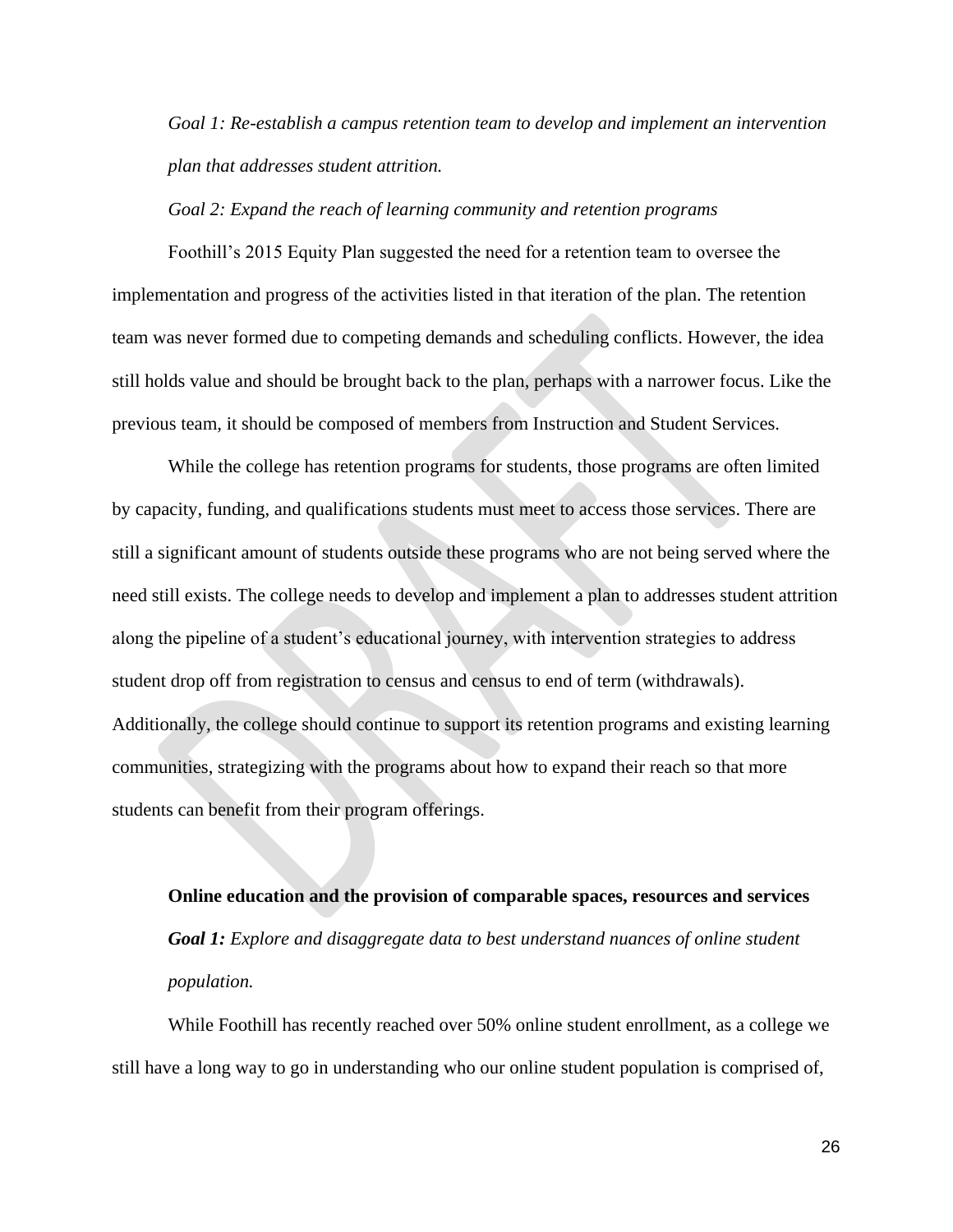and what resources they may need to successfully fulfill their educational goals. It will be important to look at the number of units a student may be taking online, and the purpose that online enrollment serves to that student. Are they a 4-year student taking only one course? Are they a largely face-to-face student that needed an online course to work around their demanding work schedule? Are they a student that takes courses exclusively online and may not even live in the Bay Area? Would strictly online resources and tools best suit the needs of these students or would they prefer a combination of in-person and online services? Much more needs to be understood and explored as we grow in online enrollment. Of course, an important aspect of this exploration will need to include investigating the racial breakdown of these different onlineidentified groups to reveal any nuanced experiences, trends, or gaps experienced in the online realm.

# **PART THREE**

#### **OUTCOMES AND METRICS**

#### **State Metrics**

While the effort and intent of the strategic equity plan is to shift campus culture, we recognize the importance of the state's equity metrics and our responsibility to meet those goals. There has been a historical prioritization of the metrics mandated by the state. Over the years, they have continued to show up as elements of measuring our success as a college. Below are the metrics defined and the goals that were set for the 2019-2022 Equity Plan submission to the state in June 2019. As part of the submission [link to document] each metric also included a few